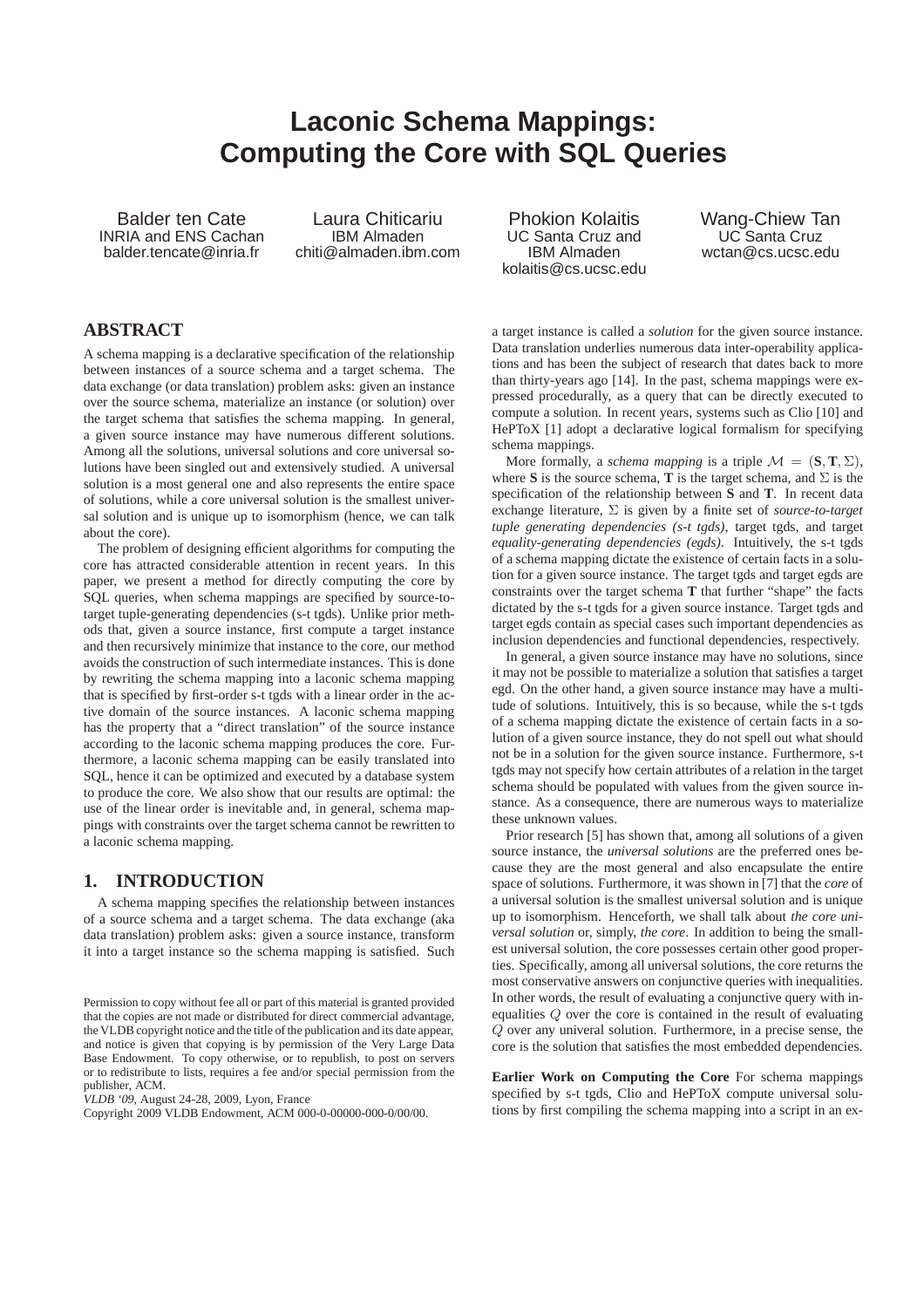ecutable language, such as SQL, which can then be executed on a given source instance to construct a universal solution for that instance. Such a framework for computing a universal solution has several advantages. In particular, this framework is able to push the computation process into off-the-shelf transformation engines, such as relational database management systems.

In general, the universal solution produced by the above method is not the core. In view of the desirable properties of the core (especially, being the smallest universal solution), one would like to have a method to compute the core using SQL queries. It should be noted that computing the core of an arbitrary database instance is an NPhard problem [2]. It was shown, however, that for broad classes of schema mappings, there are polynomial-time algorithms for computing the core of universal solutions. Indeed, for schema mappings specified by s-t tgds and target egds (in particular, for schema mappings specified by s-t tgds), two different polynomial-time algorithms for computing the core of universal solutions were given in [7]; the first is a *greedy* algorithm, while the second is a *blocks* algorithm. Furthermore, for schema mappings specified by s-t tgds, target egds, and target tgds obeying the *weak acyclicity* condition, a polynomial-time algorithm for computing the core based on a sophisticated extension of the blocks algorithm was given in [9].

In contrast to the direct method of computing a universal solution using SQL queries, all the above algorithms for computing the core are recursive algorithms that rely on extra post-processing steps on an intermediate target instance. Specifically, they are based on the following generic methodology: first, compute an intermediate target instance for the given source instance; second, recursively minimize the intermediate target instance until the core is obtained.

In more concrete terms, for a schema mapping  $M$  specified by s-t tgds and target egds, the *greedy algorithm*, given a source instance  $I$ , first computes a target instance  $J$  that is universal for I. After this, the greedy algorithm will repeatedly remove tuples from  $J$  one at a time, as long as the s-t tgds of  $M$  are satisfied. When no more tuples can be removed, the resulting instance is the core of the universal solutions for  $I$ . The blocks algorithm for a schema mapping  $M$  specified by s-t tgds and target egds begins by computing a target instance  $J$  that is a universal solution for  $I$ with respect to the s-t tgds of  $M$ . After this, the blocks algorithm computes a sequence of intermediate instances such that the next instance is both a proper subinstance and a homomorphic image of the preceding instance via a homomorphism that is the identity everywhere except for a *block* (a connected component) of nulls. When no proper subinstance of the current instance is the homomorphic image of the current instance via such a homomorphism, then the current instance is the core. Both the greedy algorithm and the blocks algorithm terminate after a number of iterations that, in general, depends on the size of the given source instance. Thus, both these algorithms are inherently recursive and do not give rise to a computation of the core via SQL queries.

**Summary of Contributions** In this paper, we address the following question: Can the core be computed using SQL queries? In other words, can one leverage off-the-shelf relational database systems and compute the core while adhering to the framework of systems such as Clio and HePToX?

This question was first addressed by one of the authors of this paper in [3], where it was shown that for schema mappings specified by a syntactically restricted (and rather limited) class of s-t tgds, the core can be computed using SQL queries (see Section 5.1). Here, we present a method that applies to every schema mapping specified by s-t tgds and makes it possible to compute the core using SQL queries. Unlike the aforementioned prior methods that, given a source instance, first compute a target instance



**Figure 1:** An example of a schema mapping  $\mathcal{M} = (\mathbf{S}, \mathbf{T}, \Sigma)$ , a **source instance**  $I$ **, a solution**  $J$  **for**  $I$ **, a universal solution**  $J_u$  **for** I**, and the core** J<sup>c</sup> **for** I**.**

and then recursively minimize that instance into a core, our method avoids the construction of such intermediate instances. Instead, we first rewrite a schema mapping specified by s-t tgds into a logically equivalent *laconic* schema mapping that is specified by first-order s-t tgds with a linear order in the active domain of the source instance. A laconic schema mapping has the property that a "direct translation" of the source instance according to the laconic schema mapping produces the core. Furthermore, a laconic schema mapping can be easily translated into SQL, hence it can be optimized and executed by a database system to produce the core. Our method of computing the core can be easily integrated into existing data exchange systems by adding a module that rewrites the schema mapping and slightly extending the existing SQL translation module to handle first-order s-t tgds with a linear order. We also show that our results are optimal; the linear order that may arise in the rewrite is necessary and our method cannot be extended to schema mappings that involve constraints over the target schema.

In [12], similar results were independently obtained for a restricted class of s-t tgds, and empirical data is provided showing that their method outperforms existing approaches to computing core universal solutions.

Paper Outline In the next section, we recall basic notions and properties of schema mappings. Section 3 explains how the canonical universal solution of a source instance with respect to a schema mapping specified by first-order s-t tgds can be obtained using SQL queries. In Section 4, we introduce the notion of laconic schema mappings, and present our algorithm for transforming a schema mapping specified by first-order s-t tgds into a logically equivalent laconic schema mapping specified by first-order s-t tgds, assuming a linear order on the active domain of the source instance. In Sections 5 and 6, we demonstrate the optimality of our algorithm.

# **2. BACKGROUND AND NOTATION**

We present the necessary background and results related to the core; we also illustrate various concepts by means of an example.

**Instances and homomorphisms** We assume that there is an infinite set Const of constant values and an infinite set Vars of null values that is disjoint from Const. We further assume that we have a fixed linear order < on the set Const of all constant values. We consider source instances to have values from Const and target in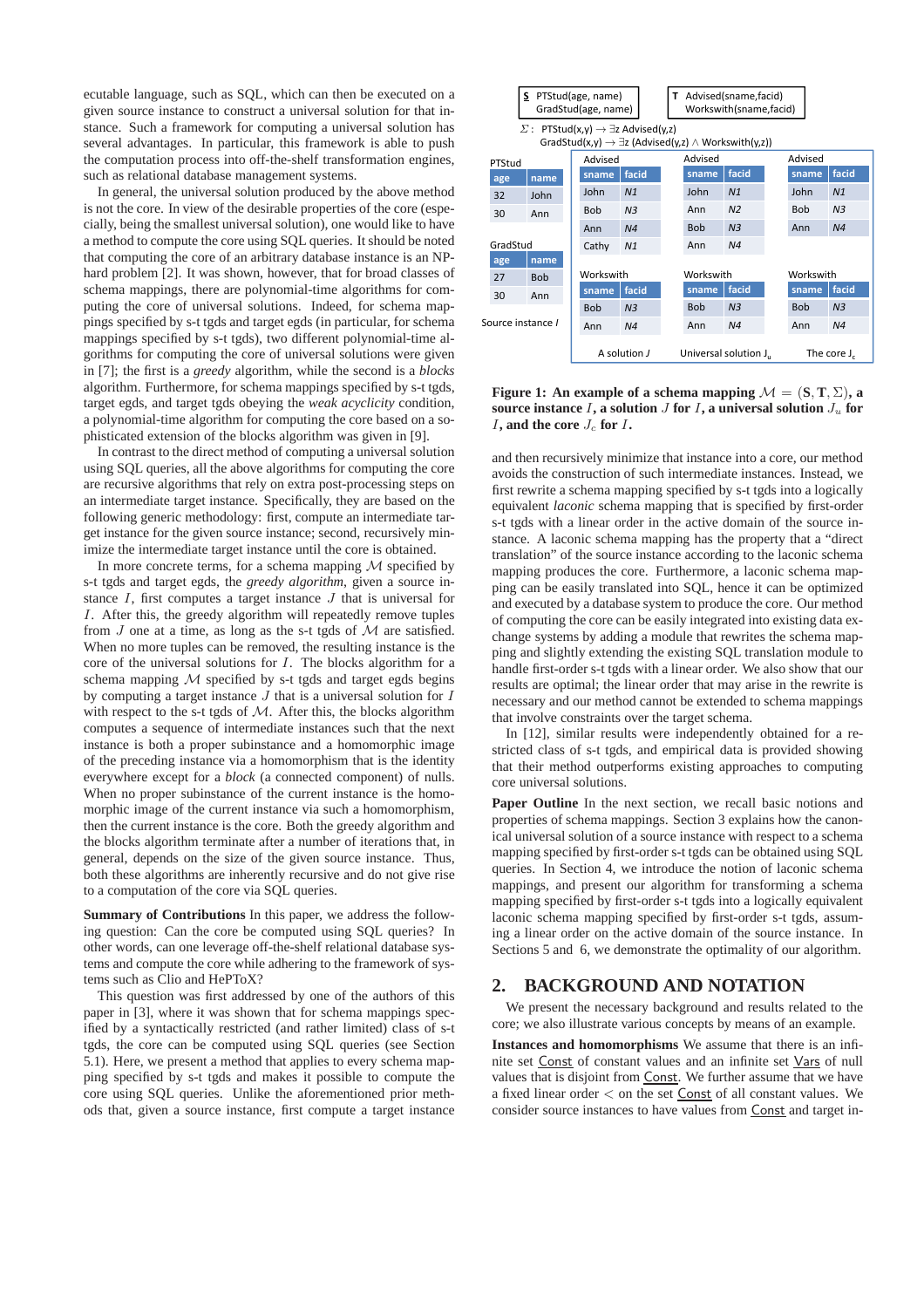stances to have values from Const∪Vars. We use dom(I) to denote the set of values that occur in facts in the instance I. A *homomorphism*  $h: I \rightarrow J$ , with I, J instances of the same schema, is a function  $h:$  Const ∪ Vars  $\rightarrow$  Const ∪ Vars with  $h(a) = a$  for all  $a \in$  Const, such that for all relations R and all tuples of (constant or null) values  $(v_1, \ldots, v_n) \in R^I$ ,  $(h(v_1), \ldots, h(v_n)) \in R^J$ . Instances I, J are *homomorphically equivalent* if there are homomorphisms  $h: I \to J$  and  $h' : J \to I$ . An *isomorphism*  $h: I \cong J$  is a homomorphism that is a bijection between  $dom(I)$  and  $dom(J)$ and that preserves truth of atomic formulas in both directions. Intuitively, nulls act as placeholders for actual (constant) values, and a homomorphism from  $I$  to  $J$  captures the fact that  $J$  "contains" more, or at least as much information" as  $I$ .

**Query languages** We will denote by CQ, UCQ, and FO the sets of conjunctive queries, unions of conjunctive queries, and first-order queries, respectively. The sets  $CQ^<$ ,  $UCQ^<$ , and  $FO^<$  are defined similarly, except that the queries may refer to the linear order. Thus, unless indicated explicitly, it is assumed that queries do not refer to the linear order. For a query  $q$  and an instance  $I$ , we denote by  $q(I)$  the answers of q in I; furthermore, we denote by  $q(I)$ <sub>1</sub> the ground answers of q, i.e.,  $q(I)$ <sub>↓</sub> =  $q(I) \cap$ Const<sup>k</sup> for k the arity of q. In other words,  $q(I)$ <sub>1</sub> contains the tuples from  $q(I)$  that consist entirely of constants.

**Schema mappings, solutions, universal solutions** A schema mapping is a triple  $\mathcal{M} = (\mathbf{S}, \mathbf{T}, \Sigma)$ , where **S** and **T** are the disjoint source and target schemas respectively, and  $\Sigma$  is a finite set of sentences of some logical language over the schema  $S \cup T$ . From a semantic point of view, a schema mapping can be identified with the set of all pairs  $(I, J)$  such that I is a source instance, J is a target instance and  $(I, J)$  satisfies  $\Sigma$  (which we denote by  $(I, J) \models \Sigma$ ). Two schema mappings,  $\mathcal{M} = (\mathbf{S}, \mathbf{T}, \Sigma)$  and  $\mathcal{M}' = (\mathbf{S}, \mathbf{T}, \Sigma')$ , are *logically equivalent* if  $\Sigma$  and  $\Sigma'$  are logically equivalent, i.e., they are satisfied by the same pairs of instances. Given a schema mapping  $\mathcal{M} = (\mathbf{S}, \mathbf{T}, \Sigma)$  and a source instance I, a *solution* for I with respect to  $\mathcal M$  is a target instance  $J$  such that  $(I,J)$  satisfies  $\Sigma$ . We denote the set of solutions for I with respect to M by  $\text{Sol}_{\mathcal{M}}(I)$ , or simply  $\text{Sol}(I)$  when the schema mapping is clear from the context. A universal solution for a source instance  $I$  with respect to a schema mapping M is a solution  $J \in Sol_{\mathcal{M}}(I)$  such that, for every  $J' \in Sol_{\mathcal{M}}(I)$ , there is a homomorphism from  $J$  to  $J'$ .

We will consider the following logical languages for specifying schema mappings. A *source-to-target tuple generating dependency* or, in short, an *s-t tgd*, is a first-order sentence of the form  $\forall$ **x**( $\phi$ (**x**)  $\rightarrow \exists$ **y** $\psi$ (**x**, **y**)), where  $\phi$ (**x**) is a conjunction of atomic formulas over **S**, and  $\psi(\mathbf{x}, \mathbf{y})$  is a conjunction of atomic formulas over **T**, such that each variable in **x** occurs in  $\phi(\mathbf{x})$ . A *LAV s-t tgd* is a s-t tgd in which  $\phi$  is a single atomic formula. A *full* s-t tgd is a s-t tgd in which there are no existentially quantified variables (i.e., y is the empty set). The class of *first-order s-t tgds (*FO s-t tgds) generalizes s-t tgds by allowing the antecedent  $\phi(\mathbf{x})$  to be an arbitrary FO-formula over **S**. The class of  $FO<sup>6</sup>$  s-t tgds is defined similarly, allowing also comparisons of the form  $x_i < x_j$  to be used in the antecedent. In what follows and in order to simplify notation, we will typically drop the outermost universal quantifiers when writing s-t tgds, FO s-t tgds, or  $FO<$  s-t tgds.

It is common in data exchange to consider schema mappings specified using also target constraints in the form of *target tgds* and *target egds*. We will only discuss such target constraints in detail in Section 6 and therefore postpone the relevant definitions to that section.

**Example 2.1** An example of a schema mapping is depicted in Figure 1. Both s-t tgds in that figure are LAV s-t tgds. Given the

source instance I, three solutions  $(J, J_u, \text{ and } J_c)$  for I are shown. The values  $N_1$ , ...,  $N_4$  in the solutions are nulls from  $\sqrt{2}$ . All other values are from Const. Even though  $J$  is a solution for  $I$ , the solution  $J$  contains an unnecessary tuple, namely, (Cathy,  $N_1$ ). In other words, the result of removing (Cathy,  $N_1$ ) from J, which is  $J_u$ , is still a solution. In fact,  $J_u$  is a universal solution. Intuitively,  $J_u$  is the most general solution because it does not make unnecessary assumptions about the existence of other tuples or values in place of the nulls. The solution  $J_c$  is also a universal solution (we shall explain what is meant by "the core" shortly). There is a homomorphism  $h: J_u \to J$ , where  $h(v) = v$  for every  $v \in \text{dom}(J_u)$ . There is also a homomorphism  $h' : J_u \to J_c$ , where  $h'(N_2) = N_4$ and  $h(v) = v$  for every  $v \in \text{dom}(J_u)$  and  $v \neq N_2$ . Clearly, since  $J_c \subseteq J_u$ , there is also a homomorphism from  $J_c$  to  $J_u$ . ▁□

# **2.1 The Core**

As stated in the Introduction, a source instance may have a multitude of solutions. Among all solutions, the universal solutions have been singled out as the preferred ones because they are the most general ones (i.e., for a given source instance  $I$ , a universal solution for  $I$  has a homomorphism into any solution for  $I$ ). Among the universal solutions, the *core universal solution* plays a special role. A target instance J is said to be a *core* if there is no proper subinstance  $J' \subseteq J$  and homomorphism  $h : J \to J'$ . An equivalent definition in terms of retractions is as follows: A subinstance  $J' \subseteq J$  is called a *retract* of J if there is a homomorphism  $h: J \to J'$  such that for all  $a \in dom(J')$ ,  $h(a) = a$ . The corresponding homomorphism h is called a *retraction*. A retract is *proper* if it is a proper subinstance of the original instance. A core of a target instance  $J$  is a retract of  $J$  that has itself no proper retracts. Every (finite) target instance has a unique core, up to isomorphism. Moreover, two instances are homomorphically equivalent if and only if they have isomorphic cores. It follows that, for every schema mapping  $M$ , every source instance has at most one core universal solution up to isomorphism. Indeed, if the schema mapping  $M$  is specified by FO s-t tgds then each source instance has *exactly* one core universal solution up to isomorphism [7]. We will therefore freely speak of *the* core.

**Example 2.2** Referring back to the schema mapping in Figure 1, the solution  $J_c$  is the core for the source instance I. Intuitively, every tuple in  $J_c$  must exist in order for  $(I, J_c)$  to satisfy  $\Sigma$ . So there are no redundant tuples in  $J_c$ .  $\Box$ 

In addition to being the smallest universal solution, the core has certain other desirable properties. Specifically, the core also returns the most conservative answers on conjunctive queries with inequalities: if  $Q$  is a conjunctive query with inequalities, and  $J$ is the core universal solution for a given source instance  $I$ , then  $Q(J)$ <sub>↓</sub> is contained in  $Q(J')$ <sub>↓</sub> for every universal solution  $J'$  of I. Furthermore, in a precise sense, the core is the universal solution that satisfies the most embedded dependencies. Indeed, it is easy to show that if a (arbitrary) tgd or egd holds in a universal solution, then it must also hold in the core. To make this precise, let a *disjunctive embedded dependency* be a first-order sentence of the from  $\forall$ **x**( $\phi$ (**x**)  $\rightarrow$   $\bigvee_i \exists$ **y**<sub>*i*</sub>. $\psi_i$ (**x**, **y**<sub>*i*</sub>)), where  $\phi$ ,  $\psi_i$  are conjunctions of atomic formulas over the target schema **T** and/or equalities. Then the following result holds.

**Theorem 2.1** *Let*  $M$  *be a schema mapping, I be a source instance, let* J *the core universal solution of* I*, and let* J ′ *be any other universal solution of* I*, i.e., one that is not a core. Then*

- *Every disjunctive embedded dependency true in* J ′ *is true in* J*,*
- *Some disjunctive embedded dependency true in* J *is false in* J ′ *.*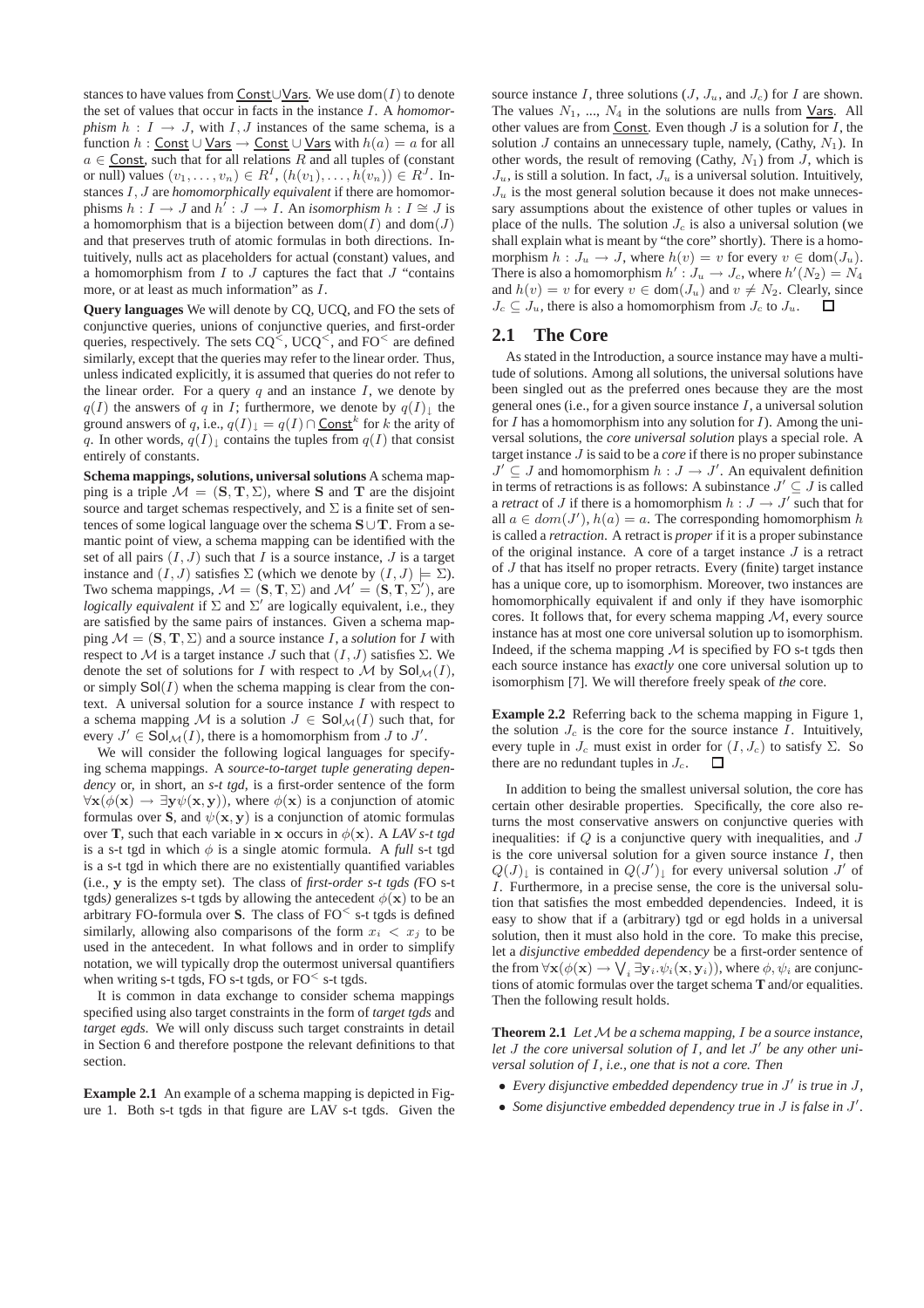## **The naive chase procedure**

Input: A schema mapping  $\mathcal{M} = (\mathbf{S}, \mathbf{T}, \Sigma)$  and a source instance I where  $\Sigma$  is a finite set of FO<sup> $\leq$ </sup> s-t tgds Output: A universal solution  $J$  for  $\overline{I}$  w.r.t.  $\mathcal M$  $J := \emptyset$ : **for all**  $\forall$ **x**( $\phi$ (**x**)  $\rightarrow \exists$ **y**. $\psi$ (**x**, **y**))  $\in \Sigma$  **do for all** tuples of constants **a** such that  $I \models \phi(\mathbf{a})$  **do** for each  $y_i \in y$ , pick a fresh null value  $N_i$  for  $y_i$ .

add the facts in  $\psi(\mathbf{a}, \mathbf{N})$  to J. **end for**

**end for**;

**return** J

#### **Figure 2: Naive chase method for computing universal solutions.**

The proof is omitted for lack of space. Concerning the complexity of computing the core, we have:

**Theorem 2.2** ([7]) Let M be a schema mapping specified by  $FO^<$ *s-t tgds. There is a polynomial-time algorithm such that, given a source instance* I*, the algorithm returns the core universal solution for* I*.*

Strictly speaking, this result was shown in [7] only for schema mappings specified by s-t tgds and target egds. However, the same argument applies for schema mappings specified by  $FO<sub>5-t</sub>$  tgds (and target egds).

Although the data complexity of computing core solutions is polynomial time, the degree of the polynomial depends on the schema mapping in question. Indeed, it was shown in [9] that computing core universal solutions for schema mappings specified by s-t tgds is fixed parameter intractable, where the parameter is the maximum number of variables in occurring in each s-t tgd.

# **3. USING SQL TO COMPUTE UNIVERSAL SOLUTIONS**

In this section, we define canonical universal solutions, and we describe how  $FO<sub>5-t</sub>$  tgds can be compiled into SQL queries that, when executed against any source instance  $I$ , produce the canonical universal solution for  $I$ . As we will see in Section 4, when this method is applied to laconic schema mappings, the SQL queries obtained produce the core universal solution of I.

In [5], it was shown that, for schema mappings specified by s-t tgds, the *chase* procedure can be used to compute a universal solution for a given source instance. In fact, the same holds true for schema mappings specified by  $FO<sub>5</sub>$  s-t tgds. Figure 2 describes a variant of the chase procedure known as the *naive chase*. For a source instance I and schema mapping  $\mathcal M$  specified by FO<sup><</sup> s-t tgds, the result of applying the naive chase is called a *canonical universal solution* of I with respect to M. Observe that the result of the naive chase is unique up to isomorphism, since it depends only on the exact choice of fresh nulls. Also note that, even if two schema mappings are logically equivalent, they may assign different canonical universal solutions to a given source instance.

**Example 3.1** The naive chase procedure on the schema mapping  $M$  and source instance  $I$  of Figure 1 produces the universal solution  $J_u$  shown in the same figure. Intuitively, the first s-t tgd in Σ on the PTStud relation caused the first two facts of Advised relation to be created. The second s-t tgd in  $\Sigma$  on the GradStud

relation caused the last two facts of the Advised relation and all facts of Workswith relation to be created.  $\Box$ 

It is easy to see that, for schema mappings specified by  $FO<sub>5</sub>$ t tgds, the naive chase procedure can be implemented using SQL queries. In fact, Clio follows this approach [8]. We illustrate the approach by returning to our running example of the schema mapping in Figure 1.

The first step is to *Skolemize* each s-t tgd in Σ. By this, we mean replacing each existentially-quantified variable with a function term  $f(\mathbf{x})$ , where f is a fresh function symbol of appropriate arity and x denotes the set of all universally-quantified variables in the tgd. For example, after this step on  $\Sigma$ , we get:

 $PTStud(x, y) \rightarrow \text{Advised}(y, f(x, y))$ 

GradStud $(x, y) \rightarrow$  Advised $(y, q(x, y)) \wedge$  Workswith $(y, q(x, y))$ 

These dependencies are logically equivalent to the following dependencies with a single relational atom in the right-hand-side:

 $PTStud(x, y) \rightarrow \text{Advised}(y, f(x, y))$  $GradStud(x, y) \rightarrow Advised(y, g(x, y))$  $GradStud(x, y) \rightarrow Workswith(y, g(x, y))$ 

Next, for each target relation  $R$  we collect the dependencies that contain  $R$  in the right-hand-side, and we interpret these as constituting a definition of  $R$ . In this way, we get the following definitions of Advised and Workswith.

$$
Advanced := \{(y, f(x, y)) \mid \text{PTStud}(x, y)\} \cup \{(y, g(x, y)) \mid \text{GradStud}(x, y)\}
$$
\n
$$
Workswitch := \{(y, g(x, y)) \mid \text{GradStud}(x, y)\}
$$

In general, the definition of a k-ary target relation  $R \in \mathbf{T}$  will be of the shape:

$$
R := \left\{ (t_1(\mathbf{x}), \dots, t_k(\mathbf{x})) \mid \phi(\mathbf{x}) \right\} \cup \cdots \cup \left\{ (t'_1(\mathbf{x}'), \dots, t'_k(\mathbf{x})) \mid \phi'(\mathbf{x}') \right\} \tag{1}
$$

where  $t_1, \ldots, t_k, \ldots, t'_1, \ldots, t'_k$  are *terms* (i.e., variables such as  $x_1$ , or functions over terms, such as  $f(x_1, x_2)$ ),  $\phi$ , ...,  $\phi'$  are firstorder queries over the source schema. Each  $\phi, \ldots, \phi'$  corresponds to a SQL query, and the union of these SQL queries is a query that when executed on any source instance  $I$  will compute the canonical universal solution for  $I$ . To continue with our running example, the following SQL queries may be generated for Advised and Workswith:

| Advised:              |                             | Workswith:            |                            |
|-----------------------|-----------------------------|-----------------------|----------------------------|
| select distinct name, |                             | select distinct name, |                            |
|                       | concat("f", age, name, ")") |                       | concat("g", age, name, ")) |
|                       | from PTStud                 |                       | from GradStud              |
| union                 |                             |                       |                            |
| select distinct name, |                             |                       |                            |
|                       | concat("g", age, name, "))  |                       |                            |
|                       | GradStud                    |                       |                            |

Evaluating the SQL query associated to Advised on the source instance I in Figure 1 yields the tuples  $\{$  (John,  $f(32, John)$ ), (Ann, f(30,Ann)), (Bob,  $g(27, Bob)$ ), (Ann,  $g(30, Ann)$ ) }. The terms f(32,John), f(30,Ann),  $g(27, Bob)$ , and  $g(30, Ann)$  correspond, respectively, to the nulls  $N_1$ ,  $N_2$ ,  $N_3$ ,  $N_4$  in  $J_u$  of Figure 1.

The general idea behind the construction of the SQL queries should be clear from the example. The translation assumes the existence of a concat function that returns the concatenation of all its arguments. Intuitively, the result of the concat function represents a null.

Note that, in this example, the resulting SQL queries are unions of select-project-join queries (i.e., unions of conjunctive queries) augmented with the use of the concat function. In particular, they do not contain any GROUP BY clauses or any aggregate functions. In the case of schema mappings specified by FO s-t tgds, the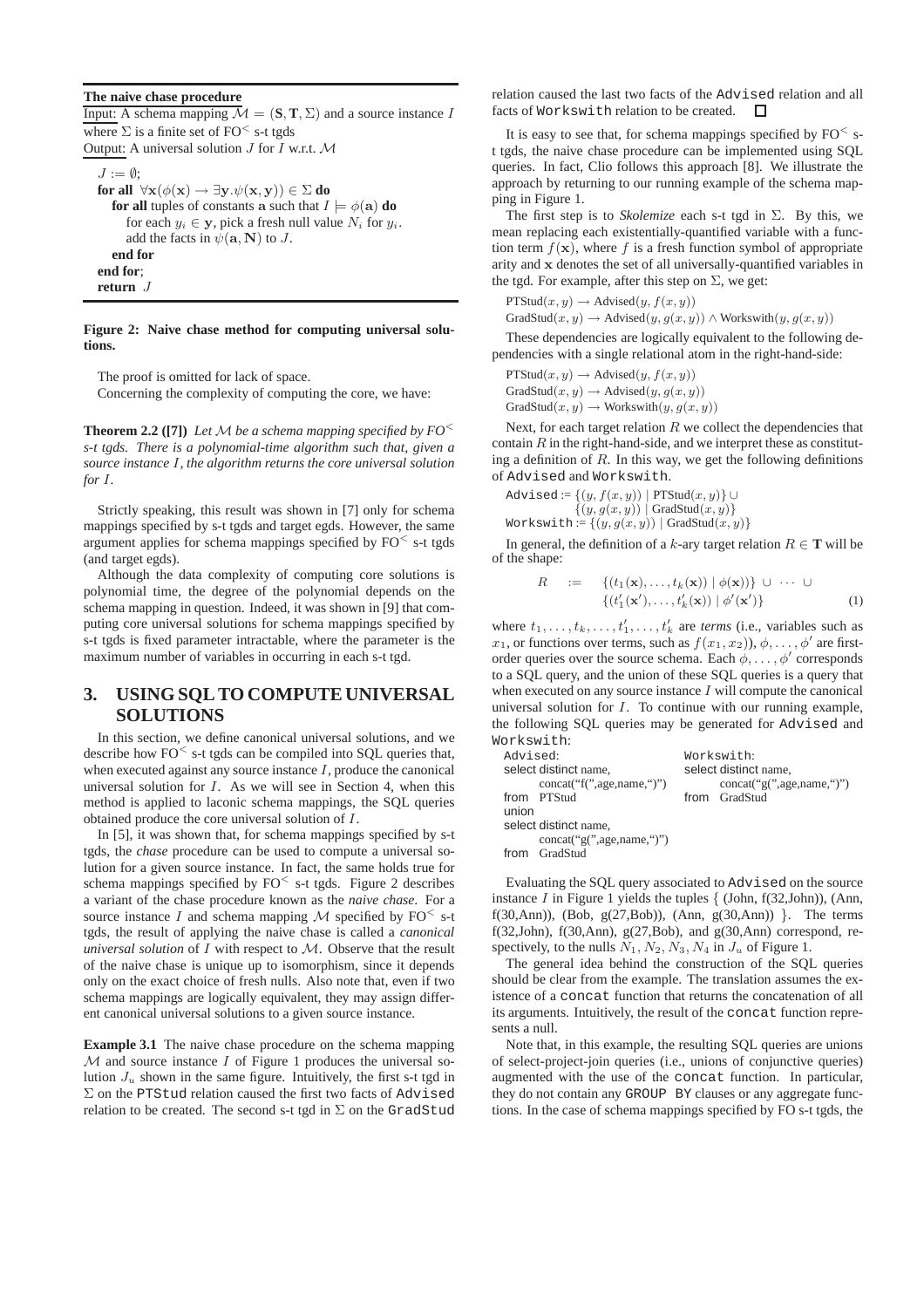(a) 
$$
P(x) \to \exists yz.R(x,y) \land R(x,z)
$$

$$
\begin{array}{ll} \n\text{(a')} & P(x) \rightarrow \exists y. R(x, y) \\
\text{(b)} & \exists y. R(x, y) \\
\end{array}
$$

- (b)  $P(x) \rightarrow \exists y. R(x,y)$  $P(x) \rightarrow R(x,x)$
- $(b')$  $P(x) \rightarrow R(x,x)$
- (c)  $R(x, y) \rightarrow S(x, y)$
- $P(x) \rightarrow \exists y.S(x,y)$  $(c')$   $R(x, y) \rightarrow S(x, y)$
- $P(x) \wedge \neg \exists y. R(x, y) \rightarrow \exists y. S(x, y)$
- (d)  $R(x, y) \rightarrow \exists z . S(x, y, z)$  $R(x, x) \rightarrow S(x, x, x)$
- $(d')$  $R(x, y) \wedge x \neq y \rightarrow \exists z.S(x, y, z)$  $R(x, x) \rightarrow S(x, x, x)$
- (e)  $R(x, y) \rightarrow \exists z . (S(x, z) \wedge S(y, z))$
- $(e')$  $(R(x, y) \vee R(y, x)) \wedge x \leq y \rightarrow \exists z. (S(x, z) \wedge S(y, z))$
- (f) PTStud $(x, y) \rightarrow \exists z$ . Advised $(y, z)$ GradStud $(x,y) \rightarrow \exists z.$ (Advised $(y,z) \wedge$ Workswith $(y,z)$ )
- $(f')$ PTStud(x, y) ∧  $\neg \exists u$ .GradStud(u, y)  $\rightarrow \exists z$ .Advised(y, z) GradStud $(x,y) \rightarrow \exists z.$ (Advised $(y,z) \wedge$ Workswith $(y,z)$ )

# **Figure 3: Examples of non-laconic schema mappings (a-f) and their laconic equivalents (a**′ **-f**′ **).**

same approach will give rise to SQL queries that use the difference (EXCEPT) operator but still do not contain any GROUP BY clauses or any aggregate functions. Finally, in the case of schema mappings specified by  $FO<sub>5</sub>$  s-t tgds, the resulting SQL queries require the use of comparisons of the form  $x < y$  in the WHERE clause, but no further constructs. Also note that the translation from schema mappings to SQL queries computing the canonical universal solution is polynomial.

To summarize, we have explained how, for schema mappings specified by FO<sup><</sup> s-t tgds, canonical universal solutions can be obtained using SQL queries that do not contain any GROUP BY clauses or any aggregate functions, i.e., that belong to the (pure) relational calculus fragment of SQL, except for the use of string concatenation.

# **4. LACONIC SCHEMA MAPPINGS**

In this section, we present an algorithm for tranforming any schema mapping  $M$  specified by FO<sup><</sup> s-t tgds into a logically equivalent one  $\mathcal{M}'$ , such that the naive chase procedure applied to  $\mathcal{M}'$  and to a source instance  $I$  produces the core universal solution for I and M. In particular, this shows that, for schema mappings specified by  $FO<sub>5</sub>$ -t tgds, the core universal solution can be computed using SQL queries.

**Definition 4.1** A schema mapping is *laconic* if for every source instance  $I$ , the canonical universal solution of  $I$  with respect to  $\mathcal M$ is the core universal solution of  $I$  with respect to  $M$ . Л

Note that the definition only makes sense for schema mappings specified by  $FO<sub>5-t</sub>$  tgds, because we have defined the notion of a canonical universal solution only for such schema mappings.

Examples of laconic and non-laconic schema mappings are given in Figure 3. For Example 3(d), the canonical universal solution of the source instance  $I = \{R(a, a)\}\$ is  $\{S(a, a, N), S(a, a, a)\}\$ which is not the core universal solution of  $I$ . Clearly, one should only "translate" according to the first s-t tgd in Example 3(d) if

 $x \neq y$ , which explains the antecedent of the first tgd in Example 3(d′ ). It is easy to see that every schema mapping specified by full s-t tgds only (i.e., s-t tgds without existential quantifiers) is laconic. Indeed, in this case, the canonical universal solution does not contain any nulls, and hence is guaranteed to be the core. Thus, being specified by full s-t tgds is a sufficient condition for laconicity, although a rather uninteresting one. The following provides us with a necessary condition, which explains why the schema mapping in Figure 3(a) is not laconic. Given an s-t tgd  $\forall$ **x**( $\phi \rightarrow \exists$ **y**. $\psi$ ), by *the canonical instance of*  $\psi$ , we will mean the (unordered) target instance whose facts are the conjuncts of  $\psi$ , where the x variables are treated as constants and the y variables as nulls.

**Proposition 4.1** *If a schema mapping* (**S**, **T**, Σ) *specified by s-t tgds is laconic, then for each s-t tgd*  $\forall$ **x**( $\phi \rightarrow \exists$ **y**. $\psi$ )  $\in \Sigma_{st}$ *, the canonical instance of* ψ *is a core.*

The proof is omitted for lack of space.

In the case of schema mapping (e) in Figure 3, the linear order is used in order to obtain a logically equivalent laconic schema mapping (e′ ). Note that the schema mapping (e′ ) is *order-invariant* in the sense that the set of solutions of a source instance  $I$  does not depend on the interpretation of the  $\lt$  relation in  $I$ , as long as it is a linear order. Still, the use of the linear order cannot be avoided, as we will show in Section 5.1. What is really going on, in this example, is that the right hand side of (e) has a non-trivial automorphism (viz. the map sending  $x$  to  $y$  and vice versa), and the conjunct  $x \leq y$  in the antecedent of (e') plays, intuitively, the role of a tie-breaker, cf. Section 4.1.3.

Testing whether a given schema mapping is laconic is not a tractable problem:

# **Proposition 4.2** *Testing laconicity of schema mappings specified by FO s-t tgds is undecidable. It is coNP-hard already for schema mappings specified by LAV s-t tgds.*

In fact, testing laconicity of schema mappings specified by s-t tgds is coNP-complete. We omit the proof for lack of space.

### **4.1 Making schema mappings laconic**

In this section, we present a procedure for transforming any schema mapping  $M$  specified by FO<sup><</sup> s-t tgds into a logically equivalent *laconic* schema mapping  $\mathcal{M}'$  specified by FO<sup><</sup> s-t tgds. The laconic schema mapping can then be translated into SQL queries, as described in Section 3, which when executed on any source instance will produce the core universal solution.

To simplify the notation, throughout this section, we assume a fixed input schema mapping  $\mathcal{M} = (\mathbf{S}, \mathbf{T}, \Sigma)$ , with  $\Sigma$  a finite set of  $FO<sup>0</sup>$  s-t tgds. Moreover, we will assume that the  $FO<sup>0</sup>$  s-t tgds  $\forall$ **x**( $\phi \rightarrow \exists$ **y**. $\psi$ )  $\in \Sigma$  are non-decomposable [7], meaning that the fact graph of  $\exists y.\psi(x, y)$ , where the facts are the conjuncts of  $\psi$ and two facts are connected if they have an existentially quantified variable in common, is connected. This assumption is harmless: every  $FO<sub>5-t</sub>$  tgd can be decomposed into a logically equivalent finite set of non-decomposable  $FO<sub>st</sub>$  tgds (with identical lefthand-sides, one for each connected component of the fact graph) in polynomial time.

The outline of the procedure for making schema mappings laconic is as follows (the items correspond to subsections of the present section):

- (1) Construct a finite list *fact block types*: these are descriptions of potential "patterns" of tuples in the core. (See Section 4.1.1.)
- (2) Compute for each of the fact block types a *precondition*: a firstorder formula over the source schema that tells exactly when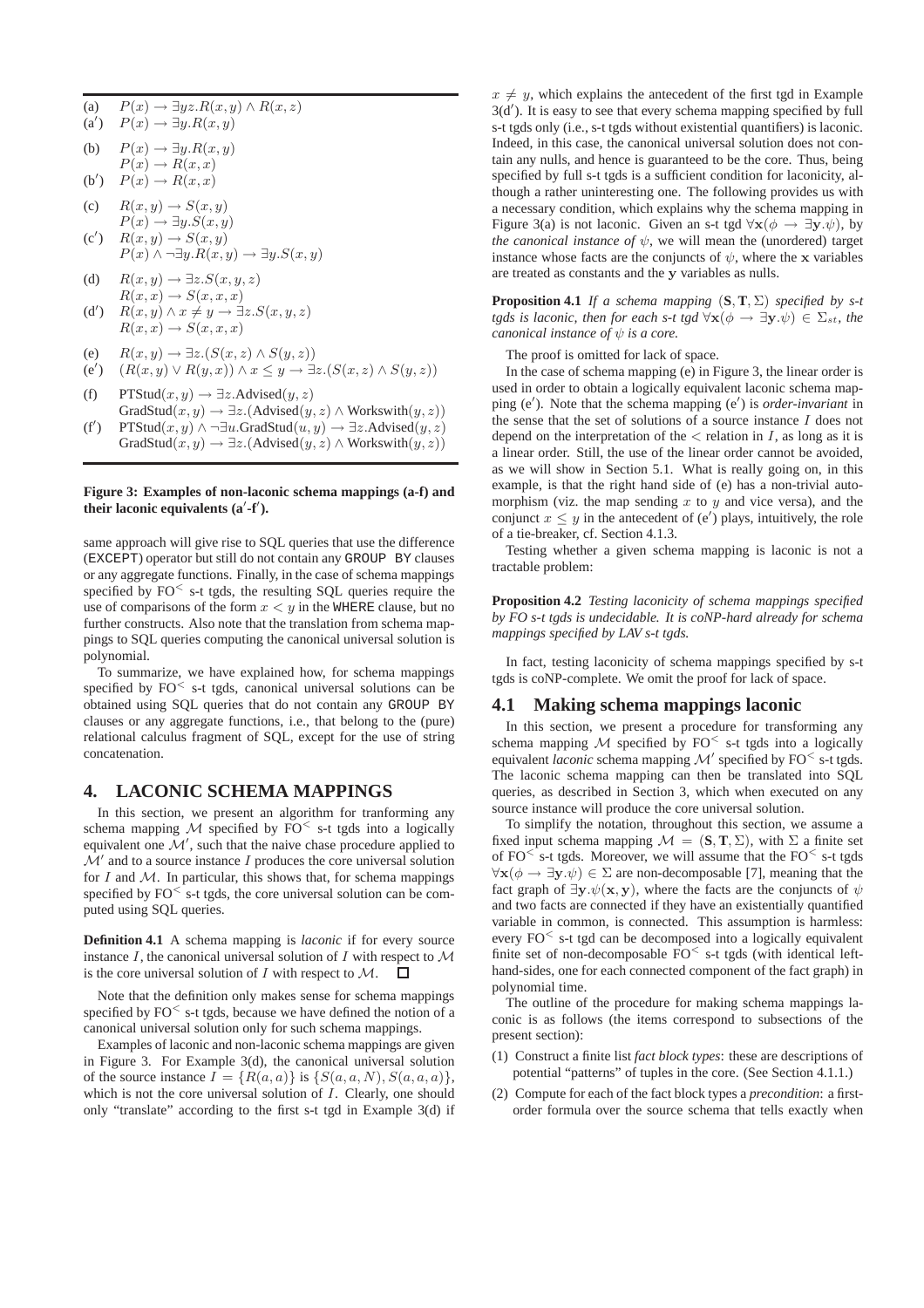the core will contain a fact block of the given type. (See Section 4.1.2.)

- (3) If any of the fact block types has non-trivial automorphisms, add an additional side-condition, consisting of a Boolean combination of formulas of the form  $x_i < x_j$ . Side conditions prevent the creation of multiple copies of the same fact block in the canonical universal solution. (See Section 4.1.3.)
- (4) Construct the new schema mapping  $\mathcal{M}' = (\mathbf{S}, \mathbf{T}, \Sigma')$ , where  $\Sigma'$  contains an FO<sup> $\leq$ </sup> s-t tgd for each of the fact block types. The left-hand-side of the  $FO<sub>5</sub>$  s-t tgd is the conjunction of the precondition and side-condition of the respective fact block type, while the right-hand-side is the fact block type itself. (See Section 4.1.4.)

Next, we illustrate our approach with an example. The technical notions that we use in discussing the example will be formally defined in the next subsections.

**Example 4.1** Consider the schema mapping  $\mathcal{M} = (\mathbf{S}, \mathbf{T}, \Sigma)$ , where  $S = \{P, Q\}$ ,  $T = \{R_1, R_2\}$ , and  $\Sigma$  consists of the s-t tgds

$$
P(x) \to \exists y. R_1(x, y)
$$
  
 
$$
Q(x) \to \exists yzu.(R_2(x, y) \land R_2(z, y) \land R_1(z, u))
$$

In this case, there are exactly three relevant fact block types. They are listed below, together with their preconditions.

$$
\begin{array}{lcl} \textit{Fact block type} & & \textit{Precondition} \\ t_1(x;y) & = & \{R_1(x,y)\} & & \textit{pre}_{t_1}(x) = P(x) \\ t_2(x; yzu) & = & \{R_2(x,y), R_2(z,y), \\ & & R_1(z,u)\} & & \textit{pre}_{t_2}(x) = Q(x) \land \neg P(x) \\ t_3(x;y) & = & \{R_2(x,y)\} & & \textit{pre}_{t_3}(x) = Q(x) \land P(x) \end{array}
$$

We use the notation  $t(x; y)$  for a fact block type to indicate that the variables x stand for constants and the variables y stand for distinct nulls.

As it happens, the above fact block types have no non-trivial automorphisms. Hence, no side-conditions need to be added, and  $\Sigma'$  will consist of the following FO s-t tgds:

$$
P(x) \rightarrow \exists y.R_1(x,y)
$$
  
\n
$$
Q(x) \land \neg P(x) \rightarrow \exists yzu.(R_2(x,y) \land R_2(z,y) \land R_1(z,u))
$$
  
\n
$$
Q(x) \land P(x) \rightarrow \exists y.(R_2(x,y))
$$

The reader may verify that in this case, the obtained schema mapping is indeed laconic. We prove in Section 4.1.4 that the output of our transformation is guaranteed to be a laconic schema mapping that is logically equivalent to the input schema mapping. □

We now proceed to define the notions appearing in this example.

#### *4.1.1 Generating the fact block types*

The first step is to generate all fact block types of the schema mapping. To formalize the notion of a fact block type, we first define the concept of a fact graph of an instance. The *fact graph* of an instance I is the graph whose nodes are the facts  $R(\mathbf{v})$  (with R a k-ary relation and  $\mathbf{v} \in (\underline{\text{Const}} \cup \underline{\text{Vars}})^k$ ,  $k \geq 0$ ) true in I, and such that there is an edge between two facts if they have a null value in common. A *fact block*, or *f-block* for short, of an instance is a connected component of the fact graph of the instance. We know from [6] that, for any schema mapping  $\mathcal M$  specified by FO<sup><</sup> s-t tgds, the size of f-blocks in core of any source instance for  $M$  is bounded by the maximum number of atomic formulas in the righthand-side of the FO<sup><</sup> s-t tgds in  $\mathcal{M}$ .<sup>1</sup> Consequently, there is a finite

number of f-block types, such that every core universal solution consists of f-blocks of these types. This is a crucial observation that we will exploit in our construction.

Formally, an *f-block type*  $t(x; y)$  will be a finite set of atomic formulas in x, y, where x and y are disjoint sets of variables. We will refer to x as the *constant variables* of t and y as the *null variables*. We say that a f-block type  $t(x; y)$  is a *renaming* of a f-block type  $t'(\mathbf{x}'; \mathbf{y}')$  if there is a bijection g between x and x' and between y and y', such that  $t' = \{ R(g(v)) \mid R(v) \in t \}.$  In this case, we write  $g : t \cong t'$  and we call g also a renaming. We will not distinguish between f-block types that are renamings of each other. We say that a f-block B has type  $t(x; y)$  if B can be obtained from  $t(\mathbf{x}; \mathbf{y})$  by replacing constant variables by constants and null variables to distinct nulls, i.e., if  $B = t(\mathbf{a}; \mathbf{N})$  for some sequence of constants a and sequence of distinct nulls N. Note that we require the relevant substitution to be injective on the null variables but not necessarily on the constant variables. If a target instance J contains a block  $B = t(\mathbf{a}; \mathbf{N})$  of type  $t(\mathbf{x}; \mathbf{y})$  then we say that  $t(\mathbf{x}; \mathbf{y})$ is *realized* in J *at* a. Note that, in general, a f-block type may be realized more than once at a tuple of constants a, but this will not happen if the target instance  $J$  is a core universal solution.

We are interested in the f-block types that may be realized in core universal solutions. Eventually, the schema mapping  $\mathcal{M}'$  that we will construct from  $M$  will contain an FO<sup><</sup> s-t tgd for each relevant f-block type. Not every f-block type as defined above can be realized. We may restrict attention to a subclass. Below, by the canonical instance of a f-block type  $t(\mathbf{x}; \mathbf{y})$ , we will mean the instance containing the facts in  $t(\mathbf{x}; \mathbf{y})$ , considering x as constants and y as nulls.

**Definition 4.2** The set TYPES  $_M$  of f-block types generated by  $M$ consists of all f-block types  $t(x; y)$  satisfying the following conditions:

- (a)  $\Sigma$  contains an FO<sup><</sup> s-t tgd  $\forall$ **x'**( $\phi$ (**x'**)  $\rightarrow \exists$ **y'**. $\psi$ (**x'**,**y'**)) with  $y \subseteq y'$ , and  $t(x; y)$  is the set of conjuncts of  $\psi$  in which the variables  $y' - y$  do not occur;
- (b) The canonical instance of  $t(\mathbf{x}; \mathbf{y})$  is a core;
- (c) The fact graph of the canonical instance of  $t(\mathbf{x}; \mathbf{y})$  is connected.

If some f-block types generated by  $M$  are renamings of each other, we add only one of them to TYPES  $_M$ .  $\Box$ 

The main result of this subsection is:

**Proposition 4.3** *Let* J *be the core of a source instance* I *with re*spect to M. Then each f-block of  $J$  has type  $t(x; y)$  for some  $t(\mathbf{x}; \mathbf{y}) \in \text{Types}_{\mathcal{M}}$ .

PROOF. Let  $B$  be any f-block of  $J$ . Since  $J$  is a core universal solution, it is, up to isomorphism, an induced subinstance of the canonical universal solution  $J'$  of I. It follows that  $J'$  must have a f-block  $B'$  such that  $B$  is the restriction of  $B'$  to domain of  $J$ . Since  $B'$  is a connect component of the fact graph of  $J'$ , it must have been created in a single step during the naive chase. In other words, there is an  $FO<sub>st</sub>$  tgd

$$
\forall \mathbf{x} (\phi(\mathbf{x}) \rightarrow \exists \mathbf{y} . \psi(\mathbf{x}, \mathbf{y}))
$$

and an assignment  $g$  of constants to the variables  $x$  and distinct nulls to the variables  $y$  such that  $B'$  is contained in the set of conjuncts of  $\psi(g(\mathbf{x}),g(\mathbf{y}))$ . Moreover, since we assume the FO<sup><</sup> s-t tgds of  $M$  to be non-decomposable and  $B'$  is a a connected component of the fact graph of  $J$ ,  $B'$  must be exactly the set of facts listed in  $\psi(g(\mathbf{x}),g(\mathbf{y}))$ . In other words, if we let  $t(\mathbf{x}; \mathbf{y})$  be the set of all facts listed in  $\psi$ , then B' has type  $t(\mathbf{x}; \mathbf{y})$ . Finally, let

<sup>&</sup>lt;sup>1</sup>This is stated in [6] for schema mappings specified by s-t tgds, but the same holds for  $FO<sub>st</sub>$  tgd.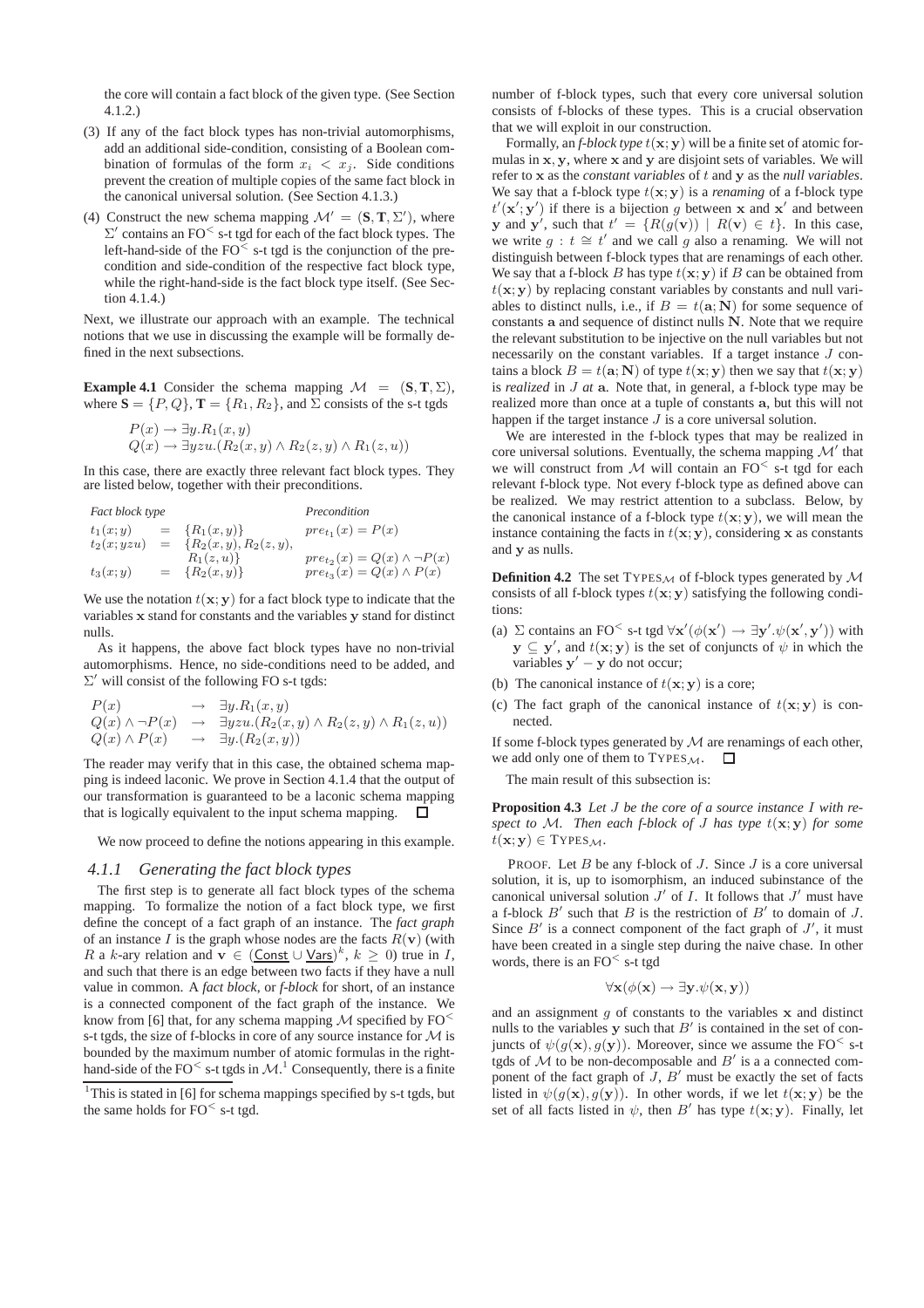$t'(\mathbf{x}'; \mathbf{y}') \subseteq t(\mathbf{x}; \mathbf{y})$  be the set of all facts from  $t(\mathbf{x}; \mathbf{y})$  containing only variables  $y_i$  for which  $g(y_i)$  occurs in B. Since B is the restriction of  $B'$  to the domain of  $J$ , we have that  $B$  is of type  $t'(\mathbf{x}'; \mathbf{y}')$ . Moreover, the fact graph of the canonical instance of J is connected because  $B$  is connected, and the canonical instance of  $t'(\mathbf{x}'; \mathbf{y}')$  is a core, because, if it would not be, then B would not be a core either, and hence J would not be a core either, which would lead to a contradiction. It follows that  $t'(\mathbf{x}'; \mathbf{y}') \in \text{Types}_\mathcal{M}$ .

Note that  $TYPES_M$  contains only finitely many f-block types. Still, the number is in general exponential in the size of the schema mapping, as the following example shows.

**Example 4.2** Consider the schema mapping specified by the following s-t tgds:

 $P_i(x) \to P'_i(x)$  (for each  $1 \le i \le k$ )  $Q(x) \to \exists y_0 y_1 ... y_k (R(x, y_0) \land \bigwedge_{1 \leq i \leq k} (R(y_i, y_0) \land P'_i(y_i)))$ 

For each  $S \subseteq \{1, \ldots, k\}$ , the f-block type

 $t_S(x; (y_i)_{i \in S \cup \{0\}}) = \{R(x, y_0)\} \cup \{R(y_i, y_0), P'_i(y_i) \mid i \in S\}$ 

belongs to TYPES $_{\mathcal{M}}$ . Indeed, each of these  $2^k$  f-block types is realized in the core universal solution of a source instance. The example can be modified to use a fixed source and target schema: replace  $P'_i(x)$  by  $S(x,x_1) \wedge S(x_1,x_2) \wedge \ldots S(x_{i-1},x_i) \wedge S(x_i,x_i)$ .  $\Box$ 

The same example can be used to show that the smallest logically equivalent schema mapping that is laconic can be exponentially longer.

**Generating f-block types for** M**.** Our algorithm generates f-block types based of each  $FO<sub>5-t</sub>$  tgd in M. For each  $FO<sub>5-t</sub>$  tgd  $\forall$ **x'**( $\phi$ (**x'**)  $\rightarrow \exists$ **y'**. $\psi$ (**x'**,**y'**)) in M, we exhaustively consider all subsets  $y \subseteq y'$  and determine the set  $t(x; y)$  of conjuncts of  $\psi$ in which the variables  $y' - y$  do not occur. Subsequently,  $t(x, y)$ is determined to be in  $TYPES_M$  if (1) the canonical instance of  $t(x; y)$  is a core and (2) the corresponding fact graph is connected. The test for (1) involves determining whether a proper retraction is possible. Finally, to ensure that  $TYPES_{\mathcal{M}}$  does not contain two renamings of the same f-block type, we test for each pair of types whether there is a renamings, and if so, we eliminate one of them.

## *4.1.2 Computing the precondition of a f-block type*

The main result of this subsection is Proposition 4.4 below, which shows that whether a f-block type is realized in the core at a given sequence of constants a is something that can be tested by a first-order query on the source.

Our construction makes use of the notion of *certain answers*. Given a source instance  $I$ , a schema mapping  $M$ , and a target query q, we will denote by  $certain_{\mathcal{M},q}(I)$ , the set of *certain answers* to q in I with respect to M, i.e., the intersection  $\bigcap_{J \in Sol_{\mathcal{M}}(I)} q(J)$ . In other words, a tuple of values is a certain answer to  $q$  if it belongs to the set of answers of  $q$ , no matter which solution of  $I$  one picks. There are two methods to compute certain answers to a conjunctive query. The first method uses *universal solutions* [5] and the second uses *query rewriting*. Next, we shall briefly describe the method based on query rewriting, which is relevant for our construction of the precondition of a f-block type. In the query rewriting method, a given query  $q_T$  over the target schema **T** is rewritten to a query  $q_S$  over the source schema **S** such that  $q_S(I)$  directly computes the certain answers to the original query.

**Theorem 4.1** *Let*  $L$  *be any of UCQ, UCQ<sup><</sup>, FO, FO<sup><</sup>. Then for every schema mapping* M *specified by s-t tgds and for every* L*query* q *over* **T***, one can compute in exponential time an* L*-query*  $q_S$  *over* **S** *defining* certain<sub>M,q</sub>. That is, for every source instance *I*, it is the case that  $q_S(I) = certain_{\mathcal{M},q}(I)$ .

There are various ways in which such certain answer queries can be obtained. One possibility is to split up the schema mapping  $\mathcal M$ into a composition  $\mathcal{M}_1 \circ \mathcal{M}_2$ , with  $\mathcal{M}_1$  specified by full s-t tgds and  $\mathcal{M}_2$  specified by LAV s-t tgds, and then to successively apply the known query rewriting techniques of MiniCon [13] and full s-t tgd unfolding (cf. [11]). In [15], an alternative rewriting method was given for the case where  $L = FO$  or  $L = FO^<$ , which can be used to transform an target query  $q$  into a source query  $q'$  defining  $certain_{\mathcal{M},q}$  over source instances whose domain contains at least two elements, in polynomial time (combined complexity).

Next, we use Theorem 4.1 to construct, for each f-block type  $t(\mathbf{x}; \mathbf{y})$ , a FO<sup><</sup> query q such that for any given source instance I, the results  $q(I)$  contain exactly the tuples of constants at which  $t(\mathbf{x}; \mathbf{y})$  is realised in the core universal solution.

**Proposition 4.4** *For each*  $t(x; y) \in \text{Types}_M$ , there is a  $FO^<$ *query*  $precon<sub>t</sub>(**x**)$ *, such that for every source instance* I with core *universal solution* J*, and for every tuple of constants* a*, the following are equivalent:*

- $\mathbf{a} \in \mathit{precon}_t(I)$
- $t(\mathbf{x}; \mathbf{y})$  *is realized in J at* **a**.

PROOF. We first define an intermediate formula  $precon'_{t}(\mathbf{x})$ that almost satisfies the required properties, but not quite yet. For each f-block type  $t(\mathbf{x}; \mathbf{y})$ , let  $precon'_{t}(\mathbf{x})$  be the following formula:

$$
certain_{\mathcal{M}}(\exists \mathbf{y}. \bigwedge t)(\mathbf{x})
$$
  
 
$$
\wedge \bigwedge_{i \neq j} \neg certain_{\mathcal{M}}(\exists \mathbf{y}_{-i}. \bigwedge t[y_i/y_j])(\mathbf{x})
$$
 (2)  
 
$$
\wedge \bigwedge_{i} \neg \exists x'.certain_{\mathcal{M}}(\exists \mathbf{y}_{-i}. \bigwedge t[y_i/x'])(\mathbf{x}, x')
$$

where  $y_{-i}$  stands for the sequence y with  $y_i$  removed, and  $t[u/v]$  is the result of replacing each occurrence of u by v in t. By construction, if  $precon<sub>t</sub>(a)$  holds in I, then every universal solution  $J$  satisfies  $t(\mathbf{a}; \mathbf{N})$  for some some sequence of distinct nulls N. Still, it may not be the case that  $t(x; y)$  is realized at a, since it may be that that  $t(\mathbf{a}; \mathbf{N})$  is part of a bigger f-block. To make things more precise, we introduce the notion of an embedding. For any two f-block types,  $t(\mathbf{x}; \mathbf{y})$  and  $t'(\mathbf{x}'; \mathbf{y}')$ , an *embedding* of the first into the second is a function h mapping  $x$  into  $x'$  and mapping  $y$  injectively into  $y'$ , such that whenever  $t$  contains an atomic formula  $R(z)$ , then  $R(h(z))$  belongs to of t'. The embedding h is *strict* if t' contains an atomic formula that is not of the form  $R(h(\mathbf{z}))$ for any  $R(z) \in t$ . Intuitively, the existence of a strict embedding means that  $t'$  describes a f-block that properly contains the f-block described by t.

Let  $I$  be any source instance,  $J$  the core universal solution of  $I$ ,  $t(\mathbf{x}; \mathbf{y}) \in \text{Types}_{\mathcal{M}}$ , and a a sequence of constants.

# *Claim 1:* If t is realized in J at  $a$ , then  $a \in \text{precon}'_t(I)$ .

*Proof of claim:* Clearly, since t is realized in J at a and J is a universal solution, the first conjunct of  $precon'_{t}$  is satisfied. That the rest of the query is satisfied is also easily seen: otherwise  $J$ would not be a core. *End of proof of claim 1.*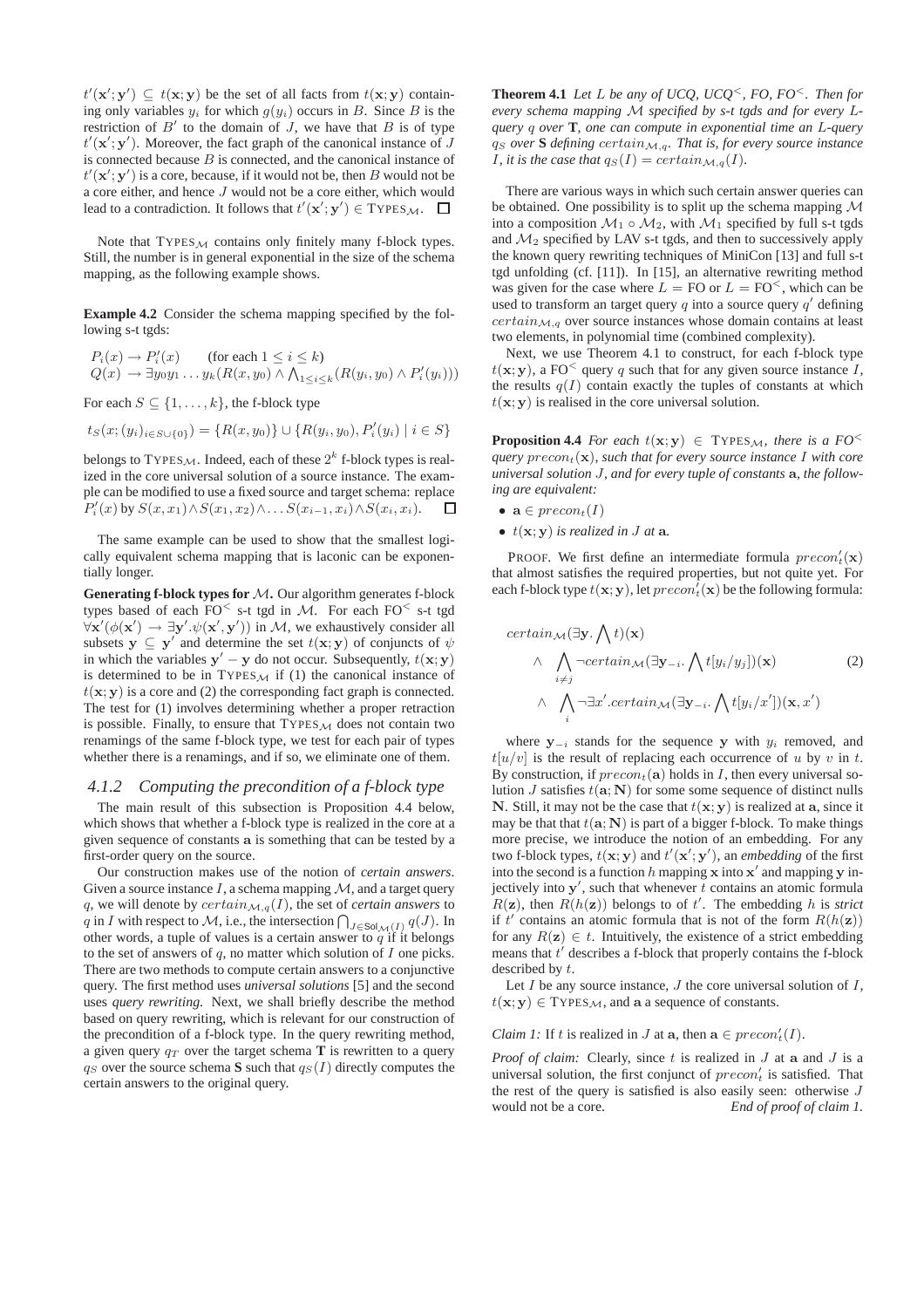*Claim 2:* If  $\mathbf{a} \in \text{precon'}_t(I)$ , then either t is realized in J at  $\mathbf{a}$  or some f-block type  $t'(\mathbf{x}'; \mathbf{y}') \in \text{Types}_{\mathcal{M}}$  is realized at a tuple of constants  $a'$ , and there is a strict embedding  $h : t \rightarrow t'$  such that  $a_i = a'_j$  whenever  $h(x_i) = x'_j$ .

*Proof of claim:* It follows from the construction of  $precon'_{t}$ , and the definition of  $TYPES_M$  types, that the witnessing assignment for its truth must send all existential variables to distinct nulls, which belong to the same block. By Proposition 4.3, the diagram of this block is a specialization of a f-block type  $t' \in \text{Types}_\mathcal{M}$ . It follows that  $t$  is embedded in  $t'$  and  $a$ , together with possible some additional values in Const, realize t ′ . *End of proof of claim 2.*

We now define  $precon<sub>t</sub>(\mathbf{x})$  to be the following formula:

$$
precon'_{t}(\mathbf{x}) \wedge \qquad (3)
$$
\n
$$
\bigwedge_{t'(\mathbf{x}';\mathbf{y}') \in \text{Types}_{\mathcal{M}}} \neg \exists \mathbf{x}'. \Big( \bigwedge_{i} (x_i = h(x_i)) \wedge \text{precon}'_{t'}(\mathbf{x}') \Big)
$$
\n
$$
h: t(\mathbf{x}; \mathbf{y}) \to t'(\mathbf{x}'; \mathbf{y}') \text{ a strict embedding}
$$

This formula satisfies the required conditions:  $\mathbf{a} \in \text{precon}_t(I)$ iff  $t(x; y)$  is realized in J at a. The left-to-right direction follows from Claim 1 and 2, while the right-to-left direction follows from Claim 1 and 2 together with the fact that  $J$  is a core.  $\Box$ 

**Example 4.3** To see how Equation (2) in the above construction is put into effect, consider Example (d) of Figure 3. There are two f-block types, corresponding to  $t_1(xy; z) = S(x, y, z)$  and  $t_2(x) = S(x, x, x)$ . For the first f-block type  $t_1$ , the first conjunct of Equation 2 will return  $R(x, y)$ . The second conjunct of Equation 2 rewrites to true, since there is only one existential variable  $y$ which cannot be replaced by a distinct other. The third conjunct, in effect, translates to  $\neg \exists x'.certain_\mathcal{M}(S(x,y,x'))$ . Since only  $R(x, x)$  will produce S-tuples that when evaluated with  $S(x, y, x')$ will produce tuples that consists entirely of constants, this means that  $\neg \exists x'.certain_\mathcal{M}(S(x,y,x'))$  rewrites to  $\neg \exists x'(R(x,x) \land x =$  $y = x'$ ). Putting all the conjuncts together and simplifying them, the conjuncts are equivalent to  $R(x, y) \wedge x \neq y$ , which explains the antecedent in the first FO s-t tgd in Example (d′ ). Note that there are no strict embeddings in this example.

To see how Equation (3) in the above construction is put into effect, consider our example in Figure 1 (also shown as Example (f) in Figure 3). There are two fact block types, corresponding to  $t_1(y; z) = {\text{Advised}(y, z)}$  and  $t_2(v; w) =$ {Advised(v, w), Workswith(v, w)}. For  $precon'_{t_1}(y)$ , Equation (2) generates  $(\exists x.PTStud(x,y) \lor \exists x.GradStud(x,y))$ . Equation (3) adds  $\neg \exists v.(y = v \land \exists u \text{.GradStud}(u, v))$  to  $\text{precon}'_{t_1}(y)$ . This is because there is a strict embedding from  $t_1$  to  $t_2$  that maps  $y \mapsto v$ and  $z \mapsto w$ . The resulting precondition  $precon_{t_1}(y)$  is thus: PTStud $(x, y) \wedge \neg \exists u$ .GradStud $(u, y)$ . This explains the antecedent in the first FO s-t tgd in Example (f′ ).  $\Box$ 

**Generating preconditions for a f-block type.** Our procedure for generating the preconditions for a f-block type relies on the rewriting algorithm of [13] and query unfolding algorithm of full s-t tgds (c.f [11]). The schema mapping  $M$  is first split into a sequence of two schema mappings  $\mathcal{M}_1 = (\mathbf{S}, \mathbf{U}, \Sigma_1)$  and  $\mathcal{M}_2 = (\mathbf{U}, \mathbf{T}, \Sigma_2)$ as follows: For each s-t tgd  $\phi_i(\mathbf{x}_i) \rightarrow \exists \mathbf{y}_i \cdot \psi(\mathbf{x}_i, \mathbf{y}_i) \in \Sigma$ , the set  $\Sigma_1$  will contain a full s-t tgd  $\phi_i(\mathbf{x}_i) \rightarrow U_i(\mathbf{x}_i)$ , and  $\Sigma_2$  will contain a LAV s-t tgd  $U_i(\mathbf{x}_i) \to \exists \mathbf{y}_i \psi(\mathbf{x}_i, \mathbf{y}_i)$ . The sets  $\Sigma_1$  and  $\Sigma_2$  consists of only such tgds. It is easy to see that since each s-t tgd  $\sigma_i$  in  $\Sigma$  has a unique corresponding relational schema  $U_i \in U$ that exports all universally-quantified variables of  $\sigma_i$ , the composition  $M_1 \circ M_2$  is logically equivalent to M. Given a query over the target schema **T**, we first apply the rewriting algorithm of [13]

for LAV s-t tgds over  $\mathcal{M}_2$  to obtain an intermediate query over the schema U. Subsequently, we apply the query unfolding algorithm (c.f [11]) to obtain a query over the schema **S**. This explains how  $precon'_{t}(\mathbf{x})$  (i.e., Equation (2)) is obtained in general. The next step is to find all strict embeddings among f-block types as required by Equation (3). This involves an exhaustive test for all possible strict embeddings among all pairs of f-block types. There may be more efficient ways to compute preconditions, for example using the polynomial time algorithm for constructing certain answer queries from [15] we mentioned earlier, and exploring this is part of our future work.

## *4.1.3 Computing the side-conditions of a f-block type*

The issue we address in this subsection, namely that of *non-rigid* f-block types, is best explained by an example.

**Example 4.4** Consider again schema mapping (e) in Figure 3. This schema mapping is not laconic. Indeed, if we have the source instance with two tuples  $\{R(a, b), R(b, a)\},\$ where  $a \neq b$ , the canonical universal solution is  $\{S(a, N_1), S(b, N_1), S(b, N_2), S(a, N_2)\}.$  This canonical  $\{S(a, N_1), S(b, N_1), S(b, N_2), S(a, N_2)\}.$ universal solution has two distinct nulls  $N_1$  and  $N_2$  and it is clearly not the core. The essence of the problem is in the fact that the right-hand-side of the dependency is "symmetric": it is a non-trivial renaming of itself, the renaming in question being  $\{x \mapsto y, y \mapsto x\}$ . According to the terminology that we will introduce below, the right-hand-side of this dependency is *non-rigid*. Intuitively, this mean that there are two distinct ways in which identical target fact blocks (up to renaming of nulls) may be generated. Schema mapping (e′ ) from Figure 3 does not suffer from this problem, because it contains  $x \leq y$  in the antecedent, and we are assuming < to be a linear order on the values in the source instance.  $\square$ 

In order to capture when identical target facts (up to renaming of nulls) are generated, we say that two f-blocks, B, B′ , are *copies of each other*, if there is a bijection g from Const to Const and from <u>Vars</u> to <u>Vars</u> such that  $g(a) = a$  for all  $a \in$  Const and  $B' =$  ${R(g(v_1), \ldots, g(v_k)) \mid R(v_1, \ldots, v_k) \in B}$ . In other words,  $B'$  can be obtained from  $B$  by renaming null values. Next, we formalize the condition under which there cannot be two distinct ways of generating copies of a f-block.

**Definition 4.3** A f-block type  $t(x; y)$  is *rigid* if for any two sequences of constants  $a, a'$  and for any two sequences of distinct nulls N, N', if  $t(\mathbf{a}; \mathbf{N})$  and  $t(\mathbf{a}'; \mathbf{N}')$  are copies of each other, then  $\mathbf{a} = \mathbf{a}'$ .

Clearly, the s-t tgd from Example 4.4 is non-rigid. A simple variation of the argument in the same example shows:

**Proposition 4.5** *If a f-block type*  $t(x; y)$  *is non-rigid, then the schema mapping specified by the FO (in fact LAV) s-t tgd*  $\forall$ **x**( $R$ (**x**)  $\rightarrow \exists$ **y**.  $\bigwedge t$ (**x**; **y**)) *is not laconic.* 

In other words, if a f-block type is non-rigid, the s-t tgd that corresponds to the f-block cannot be naively chased without running the risk of non-laconicity. Fortunately, it turns out that f-block types can be made rigid by the addition of suitable side-conditions. By a *side-condition*  $\Phi(\mathbf{x})$ , we mean a Boolean combination of formulas of the form  $x_i < x_j$  or  $x_i = x_j$ . Intuitively, the role of the side-condition is to ensures that there cannot be two distinct ways of generating copies of a f-block.

**Definition 4.4** A f-block type  $t(x; y)$  is *rigid relative to a side con* $dition \Phi(\mathbf{x})$  if for any two sequences of constants  $\mathbf{a}, \mathbf{a}'$  satisfying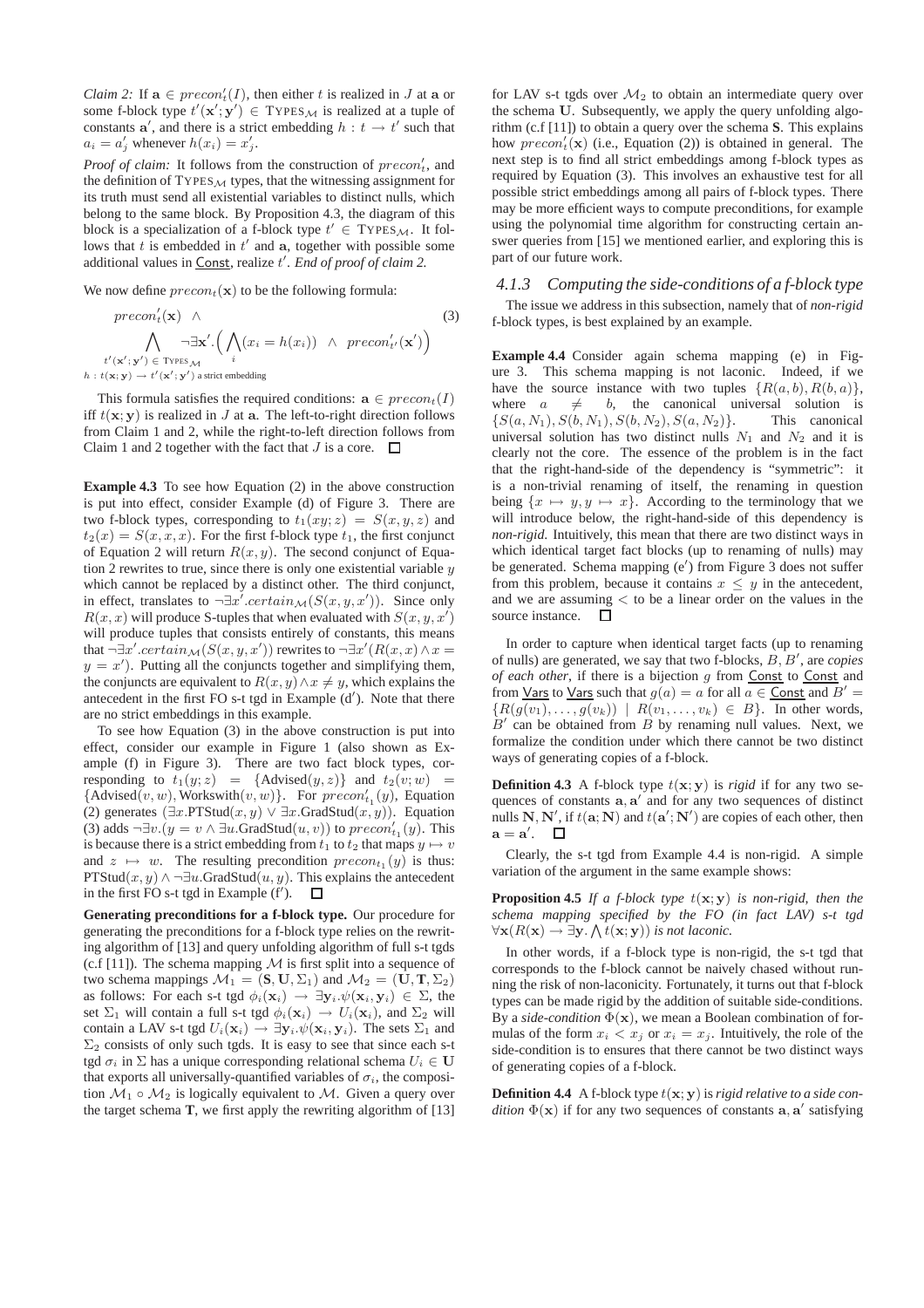$\Phi(\mathbf{a})$  and  $\Phi(\mathbf{a}')$  and for any two sequences of distinct nulls  $\mathbf{N}, \mathbf{N}',$ if  $t(\mathbf{a}; \mathbf{N})$  and  $t(\mathbf{a}'; \mathbf{N}')$  are copies of each other, then  $\mathbf{a} = \mathbf{a}'$ .

At the same time, we would like to ensure that the side-condition is not too strong. Intuitively, this means that whenever a f-block type should be realized in a core universal solution, there will be at least one way of arranging the variables so that the side-condition is satisfied.

**Definition 4.5** A side-condition  $\Phi(\mathbf{x})$  is *safe* for a f-block type  $t(\mathbf{x}; \mathbf{y})$  if for every f-block  $t(\mathbf{a}; \mathbf{N})$  of type t there is a f-block  $t(\mathbf{a}'; \mathbf{N}')$  of type t satisfying  $\Phi(\mathbf{a}')$  such that the two are copies of each other. П

The next result shows that every f-block type can be safely turned rigid by a side-condition.

**Proposition 4.6** *For every f-block type*  $t(x; y)$  *there is a side condition* sidecon<sub>t</sub>( $\mathbf{x}$ ) such that  $t(\mathbf{x}; \mathbf{y})$  is rigid relative to sidecon<sub>t</sub>(**x**), and sidecon<sub>t</sub>(**x**) is safe for  $t(x; y)$ .

PROOF. We will construct a sequence of side-conditions  $\Phi_0(\mathbf{x}), \ldots, \Phi_n(\mathbf{x})$  safe for  $t(\mathbf{x}; \mathbf{y})$ , such that each  $\Phi_{i+1}$  logically strictly implies  $\Phi_i$ , and such that  $t(\mathbf{x}; \mathbf{y})$  is rigid relative to  $\Phi_n(\mathbf{x})$ .

For  $\Phi_0(\mathbf{x})$  we pick the tautology ⊤, which is trivially safe for  $t(\mathbf{x}; \mathbf{v})$ .

Suppose that  $t(\mathbf{x}; \mathbf{y})$  is not rigid relative to  $\Phi_i(\mathbf{x})$ , for some  $i \geq 0$ . By definition, this means that there are two sequences of constants  $\mathbf{a}, \mathbf{a}'$  satisfying  $\Phi_i(\mathbf{a})$  and  $\Phi_i(\mathbf{a}')$  and two sequences of distinct nulls N, N', such that  $t(\mathbf{a}; \mathbf{N})$  and  $t(\mathbf{a}'; \mathbf{N}')$  are copies of each other, but a and a' are not the same sequence, i.e., they differ in some coordinate. Let  $\psi(\mathbf{x})$  be the conjunction of all formulas of the form  $x_i < x_j$  or  $x_i = x_j$  that are true under the assignment sending x to a, and let  $\Phi_{i+1}(\mathbf{x}) = \Phi_i(\mathbf{x}) \wedge \neg \psi(\mathbf{x})$ . It is clear that  $\Phi_{i+1}$  is strictly stronger than  $\Phi_i$ . Moreover,  $\Phi_{i+1}$  is still safe for  $t(\mathbf{x}; \mathbf{y})$ : consider any f-block  $t(\mathbf{b}, \mathbf{M})$  of type  $t(\mathbf{x}; \mathbf{y})$ . Since  $\Phi_i$  is safe for t, we can find a f-block  $t(\mathbf{b}', \mathbf{M}')$  of type t such that  $\Phi_i(\mathbf{b}')$  and the two blocks are copies of each other. If  $\neg\psi(\mathbf{b}')$  holds, then in fact  $\Phi_{i+1}(\mathbf{b}')$  holds, and we are done. Otherwise, we have that  $t(\mathbf{b}', \mathbf{M}')$  is isomorphic to  $t(\mathbf{a}, \mathbf{N})$  (via an isomorphism that sends each constant  $b_i$  to the corresponding  $a_i$ ) and the preimage of  $t(\mathbf{a}', \mathbf{N}')$  under this isomorphism will be again a copy of  $t(\mathbf{b}', \mathbf{M}')$  (and therefore also of  $t(\mathbf{b}, \mathbf{M})$ ) that satisfies  $\Phi_i(\mathbf{b}') \wedge \neg \psi(\mathbf{b}'),$  i.e.,  $\Phi_{i+1}(\mathbf{b}').$ 

**Example 4.5** To illustrate the construction of side-conditions, consider Example (e) of Figure 3. The only f-block type is  $t(xy; z) =$  $\{S(x, z), S(y, z)\}\$ . It is easy to see that  $t(ba; N_1)$  and  $t(ab; N_2)$ are copies of each other. Hence, the side-condition that is generated is  $\neg(y < x)$ , which is the same as  $x \leq y$ .

As another example, consider  $R(x, y, z) \rightarrow \exists w(S(x, y, w) \land$  $S(x, z, w)$ ). The only f-block type is  $t(xyz; w) = \{S(x, y, w),$  $S(x, z, w)$ , and  $t(aab; N_1)$  and  $t(aba; N_2)$  are copies of each other. Hence, the condition  $\neg(x = y \land y < z)$  is generated. It is also the case that  $t(abc; N_1)$  and  $t(acb; N_2)$  are copies of each other. Hence, the condition is expanded to  $\neg(x = y \land y$  $z) \wedge \neg(x \leq y \wedge y \leq z)$ . No other pairs of constants and nulls make  $t(x; y)$  copies of each other. Hence,  $\neg(x = y \land y < z) \land \neg(x < z)$  $y \wedge y \leq z$  is the final side-condition.  $\Box$ 

The proof of Proposition 4.6 shows how to compute for each f-block type a suitable side-condition. Proposition 4.7 provides a further improvement. Intuitively, it shows that we only need to consider comparisons of the form  $x_i < x_j$  or  $x_i = x_j$  for which  $x_i$  and  $x_j$  occur in similar attribute positions of relations inside

# **Algorithm** ConvertToLaconic

Input: A schema mapping  $\overline{\mathcal{M}} = (\mathbf{S}, \mathbf{T}, \Sigma)$ , where  $\Sigma$  is specified by a finite set of  $FO<sub>5-t</sub>$  tgds Output: A laconic schema mapping  $\mathcal{M}' = (\mathbf{S}, \mathbf{T}, \Sigma')$ , where  $\Sigma'$  is specified by a finite set of  $FO<sub>5-t</sub>$  tgds  $\Sigma' := \emptyset;$ Generate TYPES<sub>M</sub>; **for all**  $t(\mathbf{x}; \mathbf{y}) \in \text{Types}_{\mathcal{M}}$  **do** Compute precondition  $precon<sub>t</sub>(**x**)$ ; Compute side-condition  $sidecon_t(\mathbf{x});$ Add the following FO<sup><</sup> s-t tgd to  $\Sigma'$ :  $\forall \mathbf{x} (precon_t(\mathbf{x}) \land sidecon_t(\mathbf{x}) \rightarrow \exists \mathbf{y}.\bigwedge t(\mathbf{x}; \mathbf{y}))$ **end for**; **return**  $(S, T, \Sigma')$ 

#### **Figure 4: Algorithm for constructing laconic schema mappings**

the f-block type. Formally, given a f-block type  $t(\mathbf{x}; \mathbf{y})$ , and variables  $x_i, x_j$  ∈ x, let us write  $x_i \sim_t x_j$  if  $x_i$  and  $x_j$  occur in the same attribute position of a relation, i.e., if  $t$  contains two atomic formulas with the same relation symbol  $R$ , one having  $x_i$  as the  $k$ -th argument and one having  $x_j$  as the  $k$ -th argument (for some  $k \leq$  arity(R)). Let  $\equiv_t$  be the equivalence relation on x generated by  $\sim_t$ . We call a side-condition  $\Phi(\mathbf{x}) \equiv_t \text{-}local$  if all atomic formulas in it are of the form  $x_i < x_j$  or  $x_i = x_j$  with  $x_i \equiv_t x_j$ .

**Proposition 4.7** *For every f-block type*  $t(\mathbf{x}; \mathbf{y})$  *there is a*  $\equiv_t$ -*local side condition sidecon*<sub>t</sub>(**x**) *such that*  $t(x; y)$  *is rigid relative to* sidecon<sub>t</sub>(**x**), and sidecon<sub>t</sub>(**x**) is safe for  $t(x; y)$ .

The proof of Proposition 4.7 is omitted.

**Generating side-conditions of a f-block type.** Given a f-block type  $t(\mathbf{x}; \mathbf{y})$ , we first compute the equivalence classes of the equivalence relation  $\equiv_t$ . Next, we determine whether a side-condition is required by testing whether the f-block type is rigid with respect to the trivial side-conditions  $\Phi_0(\mathbf{x}) := \top$ . This test involves an exhaustive generation of sequences of constants, a and a', respecting the equivalence relation  $\equiv_t$ , and sequences of nulls, N and  $\mathbf{N}'$ , and testing whether  $t(\mathbf{a}, \mathbf{N})$  and  $t(\mathbf{a}', \mathbf{N}')$  are copies of each other (while Const and Vars are infinite in general, for reasons of symmetry it suffices here to consider only a fixed subset of both consisting of at most as many values as the number of variables in x and y respectively). Whenever such sequences of constants and nulls are found, we construct part of the side-condition  $\psi(\mathbf{x})$  as the conjunction of all formulas of the form  $x_i < x_j$  or  $x_i = x_j$  that are true under the assignment sending x to a, with  $x_i \equiv_t x_j$ , and let  $\Phi_1(\mathbf{x}) = \Phi_0(\mathbf{x}) \wedge \neg \psi(\mathbf{x})$ . We repeat the process until we reach a side-condition  $\Phi_i(\mathbf{x})$  with respect to which  $t(\mathbf{x}; \mathbf{y})$  is rigid.

## *4.1.4 Putting things together: constructing the laconic schema mapping*

Our algorithm for constructing laconic schema mappings from a given schema mapping that is specified by a finite set of  $FO<sub>st</sub>$ tgds is described in Sections 4.1.1 to 4.1.3. Figure 4 summarizes the steps taken by our algorithm.

**Theorem 4.2** For every schema mapping M specified by  $FO^{\lt}$  s-t *tgds, the algorithm in Figure 4 computes a laconic schema mapping* M′ *specified by FO*<sup>&</sup>lt; *s-t tgds that is logically equivalent to* M*.*

PROOF. It is clear that  $\mathcal{M}'$  is a schema mapping specified by FO<sup><</sup> s-t tgds. In order to show that  $\mathcal{M}'$  is laconic and logically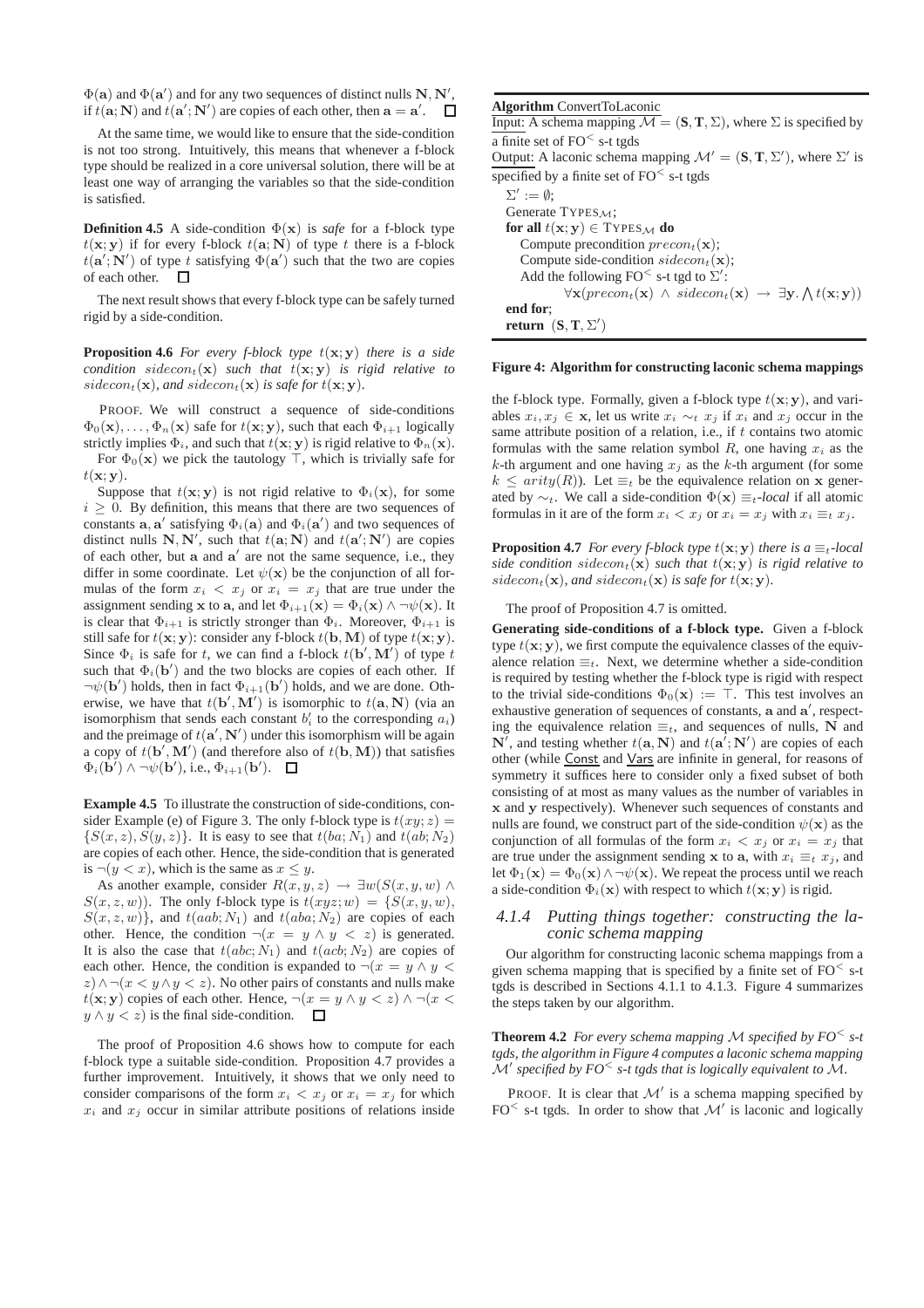equivalent to  $M$ , it is enough to show that, for every source instance  $I$ , the canonical universal solution  $J$  of  $I$  with respect to  $\mathcal{M}'$  is a core universal solution for  $I$  with respect to  $\mathcal{M}$ . This follows from the following three facts:

- Every f-block of  $J$  is a copy of a f-block of the core universal solution of I. This follows from Proposition 4.4.
- Every f-block of the core universal solution of  $I$  is a copy of a f-block of J. This follows from Proposition 4.3 and Proposition 4.4, together with the safety part of Proposition 4.6.
- No two distinct f-blocks of  $J$  are copies of each other. This follows from the rigidity part of Proposition 4.6 together with the fact that  $TYPES_M$  contains no two distinct f-block types that are renamings of each other.  $\Box$

The output schema mapping is in general exponentially longer than the input schema mapping  $M$ . More precisely, Let n be the number of FO<sup> $\leq$ </sup> s-t tgds, k the length of each FO $\leq$  s-t tgd, and r the maximum number of variables occurring in each  $FO<$  s-t tgd. It is easy to see that  $|\text{Types}_\mathcal{M}| \leq n \times 2^r$ . Moreover, each f-block type  $t(x; y) \in \text{Types}_\mathcal{M}$  has length at most k, the precondition of each f-block type has size  $2^{O(r \log r)} \cdot poly(n \cdot k)$  if computed using the techniques of [15], and the side condition of each f-block type has length at most  $2^{O(r \log r)}$ . This blowup will be discussed in more detail in Section 5.3.

Incidentally, if the side-conditions are left out, then the resulting schema mapping is still logically equivalent to the original mapping M, but it may not be laconic. It will still satisfy a weak form of laconicity: a variant of the chase defined in [5], which only fires dependencies whose right hand side is not yet satisfied, will produce the core universal solution.

# **5. OPTIMALITY OF OUR ALGORITHM**

In the previous sections, we have seen that our algorithm ConvertToLaconic transforms a schema mapping specified by s-t tgds into a laconic schema mapping that is specified, in general, by  $FO<sub>5-t</sub>$  tgds which may be exponential in the size of the original schema mapping. In this section, we show that ConvertToLaconic is optimal in the sense that the use of linear order, the use of negation, and the fact that ConvertToLaconic generates a laconic schema mapping that may be exponential in the size of the original schema mapping, are essentially unavoidable.

# **5.1 The Use of Linear Order**

The schema mapping produced by our algorithm ConvertToLaconic is specified by FO<sup>&</sup>lt; s-t tgds that may contain comparisons of the form  $x_i < x_j$ , even if the input schema mapping is specified by s-t tgds only. In practice, however, the use of a linear order can be avoided in many situations. In particular, this is the case when the input schema mapping is specified by FO s-t tgds whose right-hand-sides have no self-joins, i.e., the right-hand-side of each s-t tgd is such that every atomic formula uses a different relation.

**Theorem 5.1** *If the input schema mapping is specified by FO s-t tgds and the right-hand-side of each FO s-t tgd is such that every atomic formula uses a different relation, then the output of our algorithm ConvertToLaconic is a schema mapping specified by FO s-t tgds.*

This follows immediately from the fact that every f-block type in which every relation from the target schema occurs at most one is rigid. A special case of this result was obtained in [3], namely

that every schema mappings specified by s-t tgds whose right hand side consists of a single atomic formula without repetition of existentially quantified variables is logically equivalent to a laconic schema mapping specified by FO s-t tgds.

It is also worth pointing out that if the source and target schema are typed, in the sense that each attribute of each relation has an associated data type and the variables respect the data types, then the schema mapping computed by our algorithm will respect the typing, in the sense that it will only involve comparisons  $x < y$ for  $x, y$  of the same data type. This follows from the fact that the side-condition is  $\equiv_t$ -local (cf. Proposition 4.7).

In the remainder, we show that the use of the linear order cannot be avoided in general. Ideally, we would like to prove that some schema mappings specified by s-t tgds cannot be compiled into SQL queries that compute the core universal solution without the use of comparisons of the form  $x < y$ . However, this is difficult since SQL is a complex language and we don't have a rigorous definition of what it means to compute a solution with nulls by means of SQL queries. Therefore, we will first introduce the notion of FO-term interpretations and  $FO<$ -term interpretations, which capture the essence of the way in which we have used SQL queries for computing solutions with nulls in Section 3. We will then show that there is a schema mapping  $M$  specified by LAV s-t tgds, for which there is no FO-term interpretation that computes for each source instance the core universal solution w.r.t. M.

A formal account of what we did in Section 3, abstracting away from the specifics of string concatenation, is as follows. Fix a countably infinite set of function symbols of arity  $n$ , for each  $n > 0$ . For any set X, denote by Terms[X] be the set of all *terms* built up from elements of X using these function symbols, and denote by  $PTerms[X] \subseteq Terms[X]$  the set of all *proper terms*, i.e., those with at least one occurrence of a function symbol. For instance, if  $g$  is a unary function and  $h$  is a binary function, then  $h(g(x), y), g(x)$  and x belong to  $Terms[{x, y}]$ , but only the</u> first two belong to  $PTerms[\{x, y\}]$ . It is important to distinguish between proper terms, which contain at least one function symbol, and terms that consist of just a single constant, as only the former will be treated as nulls. More precisely, we assume that PTerms[Const]  $\subseteq$  Vars. Recall that Const  $\cap$  Vars =  $\emptyset$ .

**Definition 5.1** An *FO-term interpretation* Π is a map assigning to each k-ary relation symbol  $R \in \mathbf{T}$  a union of expressions of the form shown in equation (1), where  $t_1, \ldots, t_k \in \mathsf{Terms}[x]$ ,  $t'_1, \ldots, t'_k \in \underline{\mathsf{Terms}}[\mathbf{x}^r],$  and  $\phi(\mathbf{x}), \ldots, \phi'(\mathbf{x}^r)$  are FO-queries over **S**. *FO*<sup>&</sup>lt;*-term interpretations* are defined in the same way, using FO<sup> $\leq$ </sup>-queries.  $\Box$ 

Given a source instance I, an  $FO<sup>1</sup>$ -term interpretation  $\Pi$  generates an target instance  $\Pi(I)$ , in the obvious way. Note that  $\Pi(I)$ may contain constants as well as nulls. Although the program specifies exactly which nulls are generated, we will consider  $\Pi(I)$  only up to isomorphism, and hence the meaning of an  $FO<$ -term interpretation does not depend on which function symbols it uses.

FO<sup><</sup>-term interpretations and FO-term interpretations provide a convenient level of abstraction. They capture the essence of the SQL queries computing canonical universal solutions described in Section 3 (with and without the use of comparisons), while abstracting away from the specifics of creating labeled nulls by means of string concatenation. The translation described in Section 3, when stated in terms of  $FO<$ -term interpretations, gives us:

**Proposition 5.1** *For every schema mapping specified by FO (resp. FO*<sup>&</sup>lt;*) s-t tgds, there is an FO- (resp. FO*<sup>&</sup>lt;*-)term interpreta-*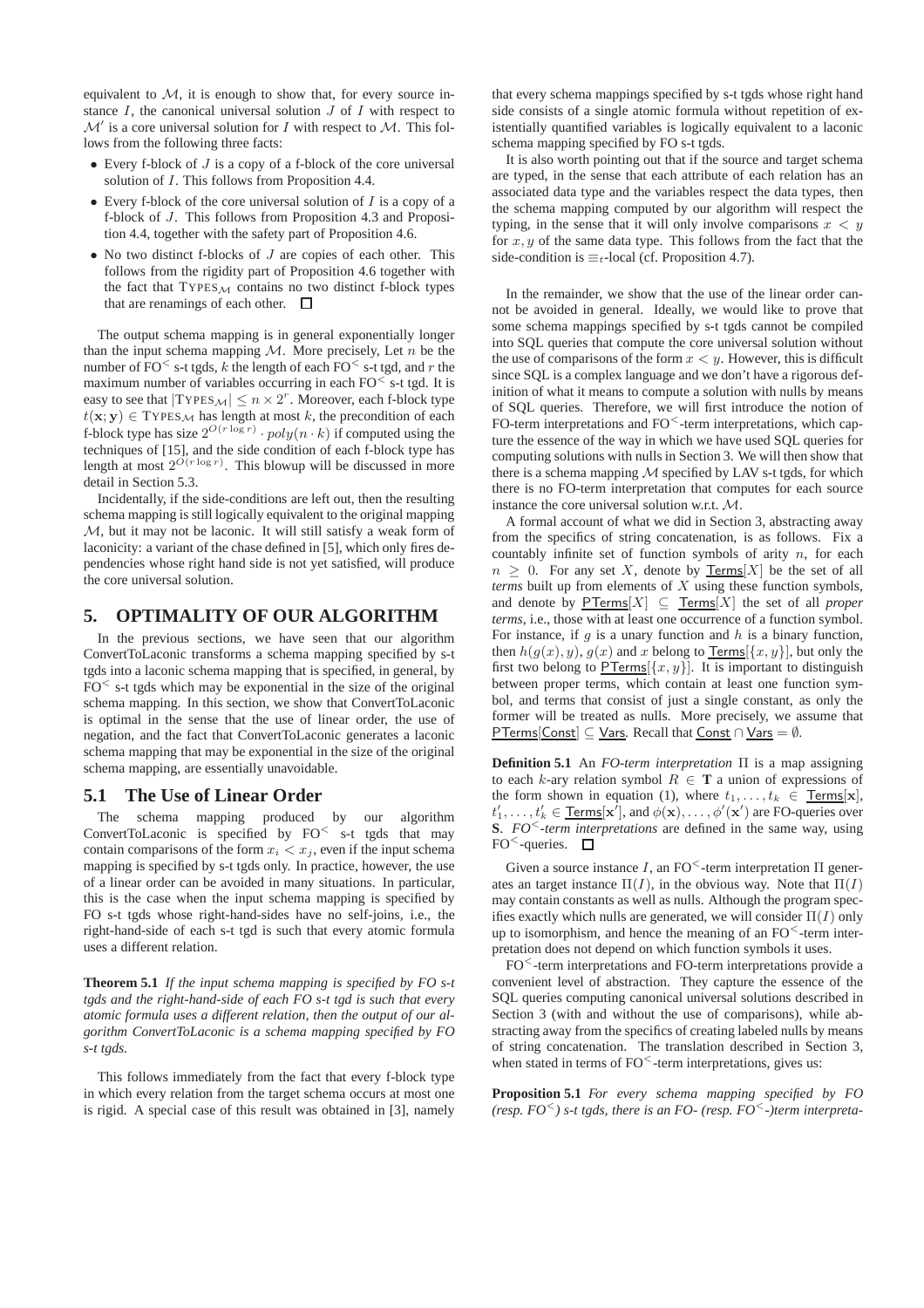*tion that yields, for each source instance* I*, the canonical universal solution for* I*.*

The following result shows the importance of having a linear order for our approach to core computation: no FO-term interpretation can be used to compute the core universal solution in general.

**Theorem 5.2** *Consider the schema mapping*  $\mathcal{M} = (\mathbf{S}, \mathbf{T}, \Sigma)$ *, where*  $S = \{R\}$ ,  $T = \{S\}$  *and*  $\Sigma$  *consists of the single LAV s-t tgd*  $R(x,y) \rightarrow \exists z (S(x,z) \land S(y,z))$ *. (This is Example 3(e) of Figure 3.) No FO-term interpretation yields, for each source instance* I*, the core universal solution of* I *w.r.t* M*.*

PROOF. The argument uses the fact that FO formulas are invariant for automorphisms. Let  $I$  be the source instance whose domain consists of the constants  $a, b, c, d$ , and such that R is the total relation over this domain. Note that every permutation of the domain is an automorphism of  $I$ . Suppose for the sake of contradiction that there is an FO-term interpretation Π such that the  $\Pi(I)$  is the core universal solution of I. Then the domain of  $\Pi(I)$  consists of the constants  $a, b, c, d$  and a distinct null term, call it  $N_{\{x,y\}} \in \underline{PTerms}[x]$ , for each pair of distinct constants  $x, y \in \{a, b, c, d\}$ , and  $\Pi(I)$  contains the facts  $R(x, N_{\{x,y\}})$  and  $R(y, N_{\{x,y\}})$  for each of these nulls  $N_{\{x,y\}}$ . Now consider the term  $N_{\{a,b\}}$ . We can distinguish two cases. The first case is where the term  $N_{\{a,b\}}$  does not contain any constants as arguments. In this case, it follows from the invariance of FO formulas for automorphisms that  $\Pi(I)$  contains  $R(x, N_{\{a,b\}})$  for every  $x \in \{a, b, c, d\}$ , which is clearly not true. The second case is where  $N_{\{a,b\}}$  contains at least one constant as an argument. If  $N_{\{a,b\}}$ contains the constant  $a$  or  $b$  then let  $t'$  be obtained by switching all occurrences of a and b in  $N_{\{a,b\}}$ , otherwise let t' be obtained by switching all occurrences of c and d in  $N_{\{a,b\}}$ . Either way, we obtain that there is a second null, namely  $t'$ , which is distinct from  $N_{\{a,b\}}$ , and which stands in exactly the same relations to a and b as  $N_{\{a,b\}}$  does. This again contradicts our assumption that J is the core universal solution of  $I$ .  $\Box$ 

**Corollary 5.1** *Let* M *be the schema mapping from Theorem 5.2. There is no schema mapping* M′ *specified by FO s-t tgds, such that for very source instance* I*, the canonical universal solution of* I *w.r.t.* M′ *is the core universal solution of* I *w.r.t.* M*.*

Hence, the use of a linear order in the equivalent laconic schema mapping given in Figure 1(e′ ) is unavoidable.

Incidentally, there appears to be a close connection with the copy-elimination problem for query languages involving object creation, cf. [4].

# **5.2 The Use of Negation**

In the previous section, we have shown that the use of linear order is essentially unavoidable, even for an input schema mapping that is specified by LAV s-t tgds. At the same time, we have shown that every schema mapping specified by  $FO<sub>5</sub>$  s-t tgds has an equivalent laconic schema mapping specified in the same language. A natural question is therefore whether one needs the full expressive power of FO<sup>&</sup>lt; in specifying an equivalent laconic schema mapping of an input schema mapping that is given by s-t tgds.

Let  $BCCQ<sup>0</sup>$  denote the class of Boolean combinations of conjunctive queries that may refer to the linear order. The next theorem tells us the general "shape" of the output dependencies, if the input schema mapping is specified by s-t tgds. The subsequent proposition shows that the result is rather tight.

**Theorem 5.3** *If* M *is specified by s-t tgds, then the output of our algorithm ConvertToLaconic is a schema mapping specified by BCCQ*<sup>&</sup>lt; *s-t tgds.*

PROOF HINT. Close inspection of the translation.  $\square$ 

**Proposition 5.2** *For the schema mapping given in Figure 3(c), there is no UCQ*<sup>&</sup>lt;*-term interpretation that computes the core universal solutions for each source instance.*

PROOF SKETCH. Pick constants  $a < b$ . Let I be the source instance containing only the fact  $P(a)$ , and let  $I'$  be the source instance containing the facts  $P(a)$  and  $R(a, b)$ . Clearly,  $I \subseteq I'$  and hence, for every union of conjunctive queries  $q$ , the answers to  $q$  in  $I'$  will include the answers to  $q$  in  $I$ . The core universal solution of I consists of the f-block  $\{S(a, N)\}\$ for some null N. It follows that the UCO<sup> $\leq$ </sup>-term interpretation must map S to something that generates a tuple  $(a, t)$ , with t a term. It follows quite easily from the definition of  $UCQ<$ -term interpretations and the monotonicity of unions of conjunctive queries that the same tuple will be generated for the relation  $S$  in the case of source instance  $I'$ . But this contradicts the fact that the the relation  $S$  contains only tuples of constants in the core universal solution of  $I'$ .

## **5.3 Exponential blowup**

Our transformation involves a exponential blowup: the length of the specification of the output schema mapping is in general bounded by a single exponential in the length of the specification of the input schema mapping. This exponential blowup cannot be avoided:

**Theorem 5.4** *There is a sequence of schema mappings*  $M_1, M_2, \ldots$  specified by LAV s-t tgds such that the specifi*cation of each*  $\mathcal{M}_k$  *is of length*  $O(k)$ *, and such that every laconic schema mapping logically equivalent to*  $\mathcal{M}_k$  *specified by FO*<sup> $\leq$ </sup> *s*-*t tgds contains at least* 2 <sup>k</sup> *many FO*<sup>&</sup>lt; *s-t tgds.*

PROOF SKETCH. Consider again the schema mapping from Example 4.2 (which is parametrized by a natural number  $k$ ). As we pointed out earlier, the number of f-block types realized in core solutions is exponential in  $k$ . Now consider any logically equivalent laconic schema mapping  $\mathcal{M}'$  specified by a finite set of FO $<$  s-t tgds  $\Sigma$ . We may assume without loss of generality that the FO<sup> $\le$ </sup> s-t tgds in  $\Sigma$  are non-decomposable and that their left-hand-sides are satisfiable. Next, it is easy to see that, if the right-hand-side of one of the  $FO<sub>5</sub>$  s-t tgds contains two different universally quantified variables,  $x, x'$  the left-hand-side must logically imply  $x = x'$ : if not, then, since the  $FO<sub>st</sub>$  tgd in question is non-decomposable, there would be source instances for which the canonical universal solution with respect to  $\mathcal{M}'$  has a block containing at least two nulls, which contradicts the laconicity of  $\mathcal{M}'$ . Hence, we may assume that the right-hand-side of each  $FO<sub>5</sub>$  s-t tgd contains only a single universally quantified variable. Finally, the right-hand-side of each  $FO<sub>5-t</sub>$  tgd has to describe a specific fact block, in order for the schema mapping to be laconic. All in all, this shows that  $M$  needs to have as many  $FO<sub>2</sub>$  s-t tgds as there are f-block types, which is exponential in  $k$ .  $\Box$ 

In some cases, the exponential blowup can be avoided. In particular, this is the case when the number of conjuncts in the righthand-sides of the dependencies of the input schema mapping is bounded. A close inspection of the proof of our main result shows:

**Theorem 5.5** *Fix any*  $k \geq 0$ *. Then for every input schema mapping* M *specified by FO*<sup>&</sup>lt; *s-t tgds in which the number of atomic formulas in the right-hand side of each FO*<sup>&</sup>lt; *s-t tgd is at most* k*, the output schema mapping is of size polynomial in the size of* M*.*